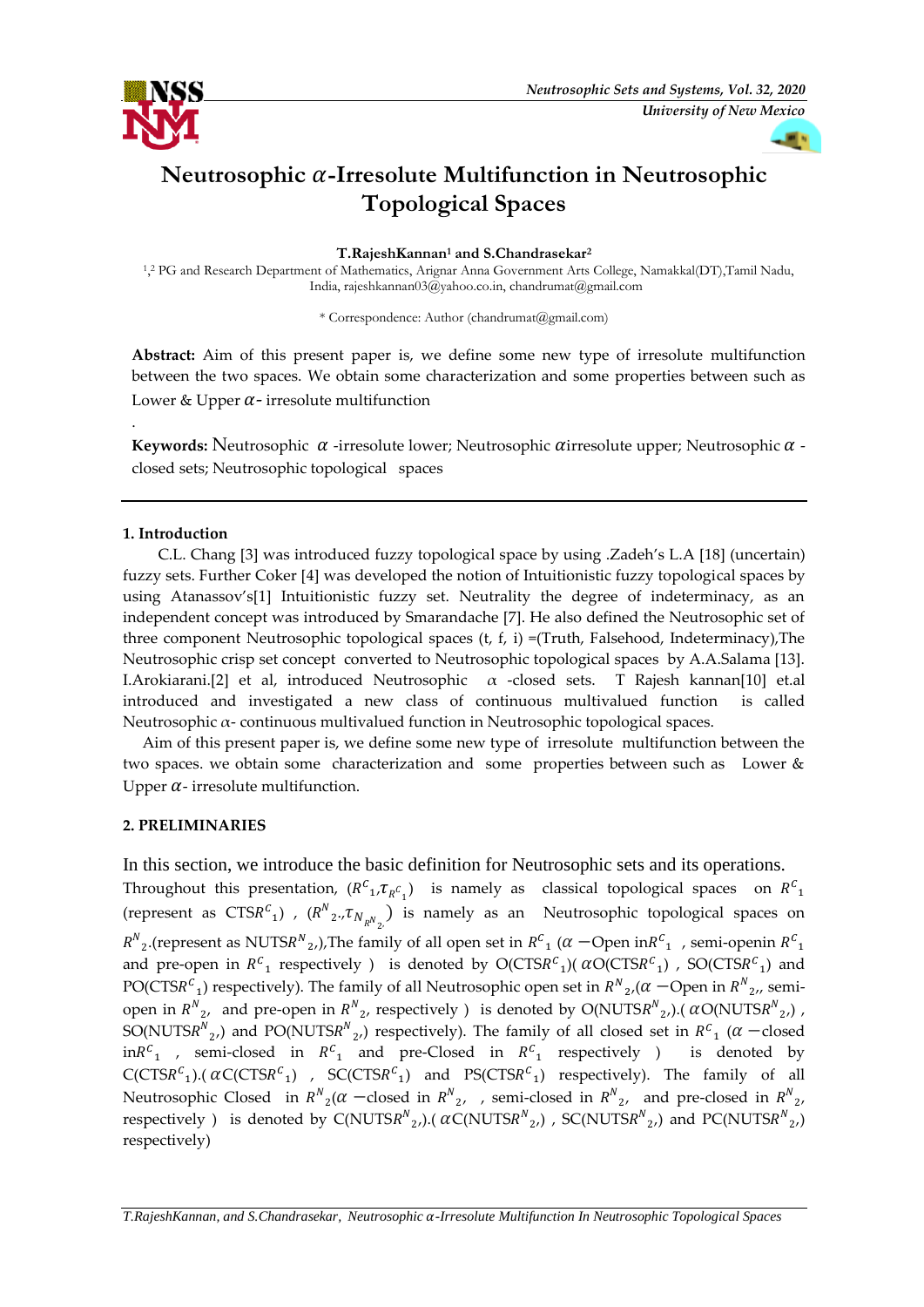### *Definition 2.1 [7]*

Let  $R^{N}$ <sub>1</sub> be a non-empty fixed set. A Neutrosophic set  $A_{R^{N}$ <sub>1</sub> is an object having the form $A_{R^{N}$ <sub>1</sub> = {< $\xi$ ,  $\mu_{A_{R_{n_1}}}(\xi), \sigma_{A_{R_{n_1}}}(\xi), \gamma_{A_{R_{n_1}}}(\xi) > \; : \; \xi \; \in \; R_{n_1}$ . Where  $\mu_{R_{n_1}}(\xi): R_{n_1} \to [0,1], \sigma_{R_{n_1}}(\xi): R_{n_1} \to [0,1],$  $L_{\mathcal{H}_{R^N_1}}(\xi)$ : $R^N_1 \to [0,1]$ , are represent Neutrosophic of the degree of membership function, the degree indeterminacy and the degree of non membership function respectively of each element  $\xi \in$  $R^{C}$ <sub>1</sub> to the set  $A_{R}c_{1}$  with  $0 \leq \mu_{A_{R}N_{1}}(\xi)+\sigma_{A_{R}N_{1}}(\xi)+\gamma_{A_{R}N_{1}}$ called standard form generalized fuzzy sets. But also Neutrsophic set may be  $0 \leq \mu_{A_{R_{N_1}}}(\xi) + \sigma_{A_{R_{N_1}}}(\xi) + \gamma_{A_{R_{N_1}}}(\xi) \leq 3$ 

### **Remark 2.2[7]**

we denote  $A_{R^N{}_1}$  = {< $\xi$ ,  $\mu_{A_{R^N{}_1}}$ , $\sigma_{A_{R^N{}_1}}$ , $\gamma_{A_{R^N{}_1}}$ >} for the Neutrosophic set  $A_{R^{N}1} = \{ \langle \xi, \mu_{A_{R^{N}1}}(\xi), \sigma_{A_{R^{N}1}}(\xi) \rangle \gamma_{A_{R^{N}1}}(\xi) \rangle : \xi \in R^{C}1 \}.$ 

### **Example 2.3 [7]**

Each Intuitionistic fuzzy set  $A_{R^N_1}$  is a non-empty set in  $R^N_1$  is obviously on Neutrosophic set having the form  $A_{R^{N} _{1}} = \{<\xi, \mu_{A_{R^{N} _{1}} } (\xi), (1-(\mu_{A_{R^{N} _{1}}} + \gamma_{A_{R^{N} _{1}} } (\xi))) , \gamma_{A_{R^{N} _{1}} } (\xi) > : \xi \in R^{C} _{1} \}$ 

#### **Definition 2.4 [7]**

We must introduce the Neutrosophic set  $0_N$  and  $1_N$  in  $R^N$ <sub>1</sub> as follows: :

 $0_N = \{ \langle \xi, 0, 0, 1 \rangle : \xi \in R^N_{1} \}$  &  $1_N = \{ \langle \xi, 1, 0, 0 \rangle : \xi \in R^N_{1} \}$ 

### **Definition 2.5 [7]**

Let  $R^{N}$ <sub>1</sub> be a non-empty set and Neutrosophic sets  $A_{R^{N}$ <sub>1</sub> and  $B_{R^{N}$ <sub>1</sub> in the form NS  $A_{R^{N}$ <sub>1</sub> = {< $\xi$ ,  $\mu_{A_{R^N_{1}}}(\xi)$ , $\sigma_{A_{R^N_{1}}}(\xi)$ , $\gamma_{A_{R^N_{1}}}(\xi)$ )> :  $\xi \in R^c_{1}\}$ & $B_{R^N_{1}}$ = {< $\xi$ ,  $\mu_{B_{R^N_{1}}}(\xi)$ , $\sigma_{B_{R^N_{1}}}(\xi)$ , $\gamma_{B_{R^N_{1}}}(\xi)$  :  $\xi \in R^c_{1}\}$  defined as:  $(1)A_{R^N{}_1}\subseteq B_{R^N{}_1} \Leftrightarrow \mu_{A_{R^N{}_1}}(\xi) \leq \mu_{B_{R^N{}_1}}(\xi), \sigma_{A_{R^N{}_1}}(\xi) , \leq \sigma_{B_{R^N{}_1}}(\xi),$  and  $\gamma_{B_{R^N{}_1}}(\xi) \geq \gamma_{B_{R^N{}_1}}(\xi)$  $(2)A_{R^{N}1}$  $c = \{<\xi, \gamma_{B_{R^{N}_{1}}}(\xi), \sigma_{A_{R^{N}_{1}}}(\xi), \mu_{B_{R^{N}_{1}}}(\xi)>:\xi \in R^{C_{1}}\}$  $(3)A_{R^N{}_1} \cap B_{R^N{}_1} = \{<\xi, \mu_{A_{R^N{}_1}}(\xi)) \wedge \mu_{B_{R^N{}_1}}(\xi), \sigma_{A_{R^N{}_1}}(\xi)) \wedge \sigma_{B_{R^N{}_1}}(\xi) \wedge \gamma_{A_{R^N{}_1}}(\xi) \vee \gamma_{B_{R^N{}_1}}(\xi) >: \xi \in R^N{}_1$  $(4) A_{R^N{}_1} \cup B_{R^N{}_1} = \{ \lll \mu_{A_{R^N{}_1}}(\xi) \lor \mu_{B_{R^N{}_1}}(\xi), \sigma_{A_{R^N{}_1}}(\xi) \lor \sigma_{B_{R^N{}_1}}(\xi), \gamma_{A_{R^N{}_1}}(\xi) \land \gamma_{B_{R^N{}_1}}(\xi) >: \xi \in R^N{}_1 \}$ (5)  $\cap Aj_{R_1}c=\{\langle \xi, \Lambda_j \mu_{Aj_{R}N_1}(\xi), \Lambda_j \sigma_{Aj_{R}N_1}(\xi), V_j \gamma_{Aj_{R}N_1}(\xi)\rangle : \xi \in R^N_1\}$ (6) ∪  $Aj_{R^{N}1} = \{ \langle \xi, V_j | \mu_{Aj_{R^{N}1}}(\xi), V_j | \sigma_{Aj_{R^{N}1}}(\xi), \Lambda_j | \gamma_{Aj_{R^{N}1}}(\xi) \rangle : \xi \in R^{N}1 \}$  for all  $\xi \in R^{C}1$ 

#### **Proposition 2.6 [9]**

For all  $A_{R^N_{1}}$  and $B_{R^N_{1}}$ are two Neutrosophic sets then the following condition are true:

(1) 
$$
(A_{R^N_1} \cap B_{R^N_1})^C = (A_{R^N_1})^C \cup (B_{R^N_1})^C
$$
  
(2)  $(A_{R^N_1} \cup B_{R^N_1})^C = (A_{R^N_1})^C \cap (B_{A_{R^N_1}})^C$ 

#### **Definition 2.7 [10]**

A Neutrosophic topology is a non-empty set  $R^N{}_1$  is a family  $\tau_{N_R N_1}$  of Neutrosophic subsets in  $R_{1}^{N}$  satisfying the following axioms:

- (i)  $0_N$ ,  $1_N \in \tau_{N_R N_1}$
- (ii)  $G_{R^N_{1}} \cap H_{R^N_{1}} \in \tau_{N_R N_{1}}$  for any  $G_{R^N_{1}} H_{R^N_{1}} \in \tau_{N_R N_{1}}$ (iii)  $\bigcup_i Gi_{R^N{}_1}\in \tau_{N_RN{}_1}$  for every  $Gi_{R^N{}_1}\!\in \tau_{N_RN{}_1},$   $I\in J$

The pair  $(R^N_{1, \tau_{N_R N_1}})$  is called a Neutrosophic topological space.

The element Neutrosophic topological spaces of  $\tau_{N_RN_A^-}$  are called Neutrosophic open sets.

A Neutrosophic set  $A_{R^N_{1}}$  is closed if and only if  $A_{R^N_{1}}$  $c$  is Neutrosophic open.

#### **Definition 2.8[10]**

Let  $(R^{N}_{1}, \tau_{N_R N_1})$  be Neutrosophic topological spaces.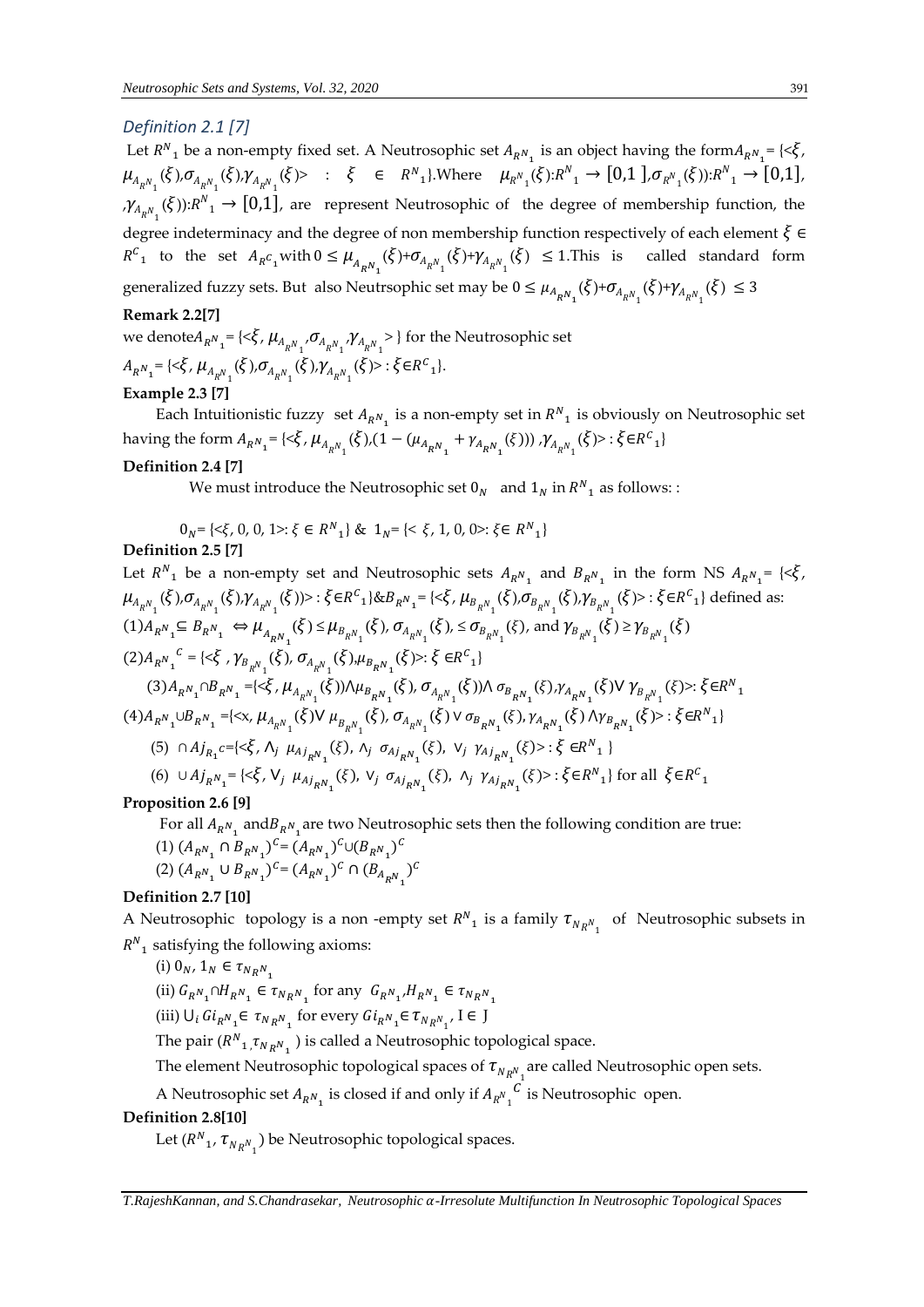$A_{R^N_{-1}}$ ={< $\xi$ , $\mu_{A_{R^N_{-1}}}(\xi)$ , $\sigma_{A_{R^N_{-1}}}(\xi)$ , $\gamma_{A_{R^N_{-1}}}(\xi)$ )> :  $\xi$ ∈ $R^N_{-1}$ } be a Neutrosophic set in  $R^N_{-1}$ 

.1. Neu-Cl( $A_{R^N_1}$ ) =∩{  $K_{A_{R^N_1}}$ : $K_{A_{R^N_1}}$  is a Neutrosophic closed set in  $R^N_1$  and  $A_{R^N_1} \subseteq K_{A_{R^N_1}}$ } 2. Neu-Int $(A_{R^N_1}) = \cup \{G_{A_{R^N_1}} : G_{A_{R^N_1}} \text{ is a Neutrosophic open set in } R^N_1 \text{ and } G_{A_{R^N_1}} \subseteq A_{R^N_1} \}.$ 

3.Neutrosophic Semi-open if  $A_{R^N{}_1} \subseteq$  Neu-Cl(Neu-Int( $A_{R^N{}_1}$ )).

4.The complement of Neutrosophic Semi-open set is called Neutrosophic semi-closed.

5.Neu-sCl $(A_{R^N_1})$  =∩ {  $K_{A_{R^N_1}}$  : $K_{A_{R^N_1}}$  is a Neutrosophic Semi closed set in  $R^N_1$  and  $A_{R^N_1} \subseteq K_{A_{R^N_1}}$ }

6.Neu-sInt $(A_{R^N_1}) = \cup \{G_{A_{R^N_1}} : G_{A_{R^N_1}} \text{ is a Neutrosophic Semi open set in } R^C_1 \text{ and } G_{A_{R^N_1}} \subseteq A_{R^N_1} \}.$ 

7.Neutrosophic α-open set if  $A_{R^N} \subseteq$  Neu-Int(Neu-Cl(Neu-Int( $A_{R^N}$ <sub>1</sub>))).

8. The complement of Neutrosophic  $α$ -open set is called Neutrosophic  $α$ -closed.

9. Neu $\alpha$ - Cl $(A_{R^N{}_1})$  =∩{  $K_{A_{R^N{}_1}}$ : $K_{A_{R^N{}_1}}$  is a Neutrosophic  $\alpha$  - closed set in  $R^N{}_1$  and  $A_{R^N{}_1} \subseteq K_{A_{R^N{}_1}}$ }

10. Neu  $\alpha$  -Int $(A_{R^N_1}) = \cup \{G_{A_{R^N_1}} : G_{A_{R^N_1}} \text{ is a Neutrosophic }\alpha \text{ - open set in } R^N_1 \text{ and } G_{A_{R^N_1}} \subseteq A_{R^N_1}$ . 11.Neutrosophicpre open set if  $A_{R^N} \subseteq \text{Neu-Int}(\text{Neu-Cl} A_{R^N} \text{.})).$ 

12.The complement of Neutrosophic Pre-open set is called Neutrosophic pre-closed.

13.Neu- pCl( $A_{R^N}$ <sub>1</sub>) =∩{  $K_{A_{R^N}1}$  : $K_{A_{R^N}1}$  is a Neutrosophic P- closed set in  $R^N$ <sub>1</sub> and  $A_{R^N}$   $\subseteq$   $K_{A_{R^N}1}$ } 14. Neu- pInt $(A_{R^N_1}) = \cup \{G_{A_{R^N_1}} : G_{A_{R^N_1}} \text{ is a Neutrosophic } P \text{ - open set in } R^N_1 \text{ and } G_{A_{R^N_1}} \subseteq A_{R^N_1} \}.$ 

#### **Remark:2.9[11]**

Let  $A_{R^{N}{}_{1}}$  be an Neutrosophic topological space  $(R^{N}{}_{1}, T_{N_{R}C}{}_{1})$ . Then

(i) Neu  $\alpha$ -Cl( $A_{R^N}$ <sub>1</sub>) =  $A_{R^N}$  ∪ Neu-Cl(Neu-Int(Neu-Cl( $A_{R^N}$ <sub>1</sub>))).

(ii) Neu  $\alpha$ -Int $(A_{R^N_1}) = A_{R^N_1} \cap \text{Neu-Int}(\text{Neu-Cl}(\text{Neu-Int}(A_{R^N_1}))).$ 

## **Definition 2.10[9]**

Take  $\xi_1$ ,  $\xi_2$ ,  $\xi_3$  are belongs to real numbers 0 to 1 such that  $0 \le \xi_1 + \xi_2 + \xi_3 \le 1$  . An Neutrosophic point  $\wp\bigl(\xi_1,\xi_2,\xi_3\bigr)$ is Neutrosophic set defined by

 $\wp(\xi_1, \xi_2, \xi_3) = \{(\xi_1, \xi_2, \xi_3) \text{if } \xi = \wp$  $(0,0,1)$ if  $\xi \neq \emptyset$ 

Take  $\wp(\xi_1, \xi_2, \xi_3) = \wp_{\xi_1} \wp_{\xi_2}$ .  $\wp_{\xi_3}$ > Where  $\wp_{\xi_1} \wp_{\xi_2}$ .  $\wp_{\xi_3}$ are represent Neutrosophic the degree of membership function, the degree indeterminacy and the degree of non-membership function respectively of each element  $\xi \in R^N_{1}$  to the set  $A_{R^N_{1}}$ 

#### **Definition:2.11**

A Neutrosophic set  $A_{R^N_1}$  in  $R^N_1$  is said to be quasi-coincident (q-coincident) with a Neutrosophic set  $B_{R^N_1}$  denoted by  $A_{R^N_1}qB_{R^N_1}$  if and only if there exists  $\xi \in R^N_1$  such that  $A_{R^N_1}(\xi)$  +  $B_{R^{N_1}}(\xi) > 1.$ 

### **Remark: 2.12**

 $A_{R^N_{1}} \neq B_{R^N_{1}} \Leftrightarrow A_{R^N_{1}} \nsubseteq B_{R^N_{1}}$  $\mathcal C$ 

**Definition 2.13[9]** 

let $R^{N}$ <sub>1</sub> and  $R^{N}$ <sub>2</sub> be two finite sets. Define  $\psi_{1}:R^{N}$ <sub>1</sub>  $\rightarrow$   $R^{N}$ <sub>2</sub>. If  $A_{R^N}$ <sub>=</sub> {< $\theta$ ,  $\mu_{A_{R^N_2}}(\theta)$ , $\sigma_{A_{R^N_2}}(\theta)$ , $\gamma_{A_{R^N_2}}(\theta)$ }> :  $\theta \in R^C_2$ } is an NS in  $R^N_2$ , then the inverse image( pre image)  $A_{R_{\_2}}$  under  $\psi_1$  is an NS defined by  $\psi_1^{-1}(A_{R_{\_2}})=<\xi$ ,  $\psi_1^{-1}\mu_{A_{R_{\_2}}}(\xi)$ ,  $\psi_1^{-1}\sigma_{A_{R_{\_2}}}(\xi)$ ,  $\psi_1^{-1}\gamma_{A_{R_{\_2}}}$  $(\xi)$ :  $\xi \in R^{N}$ <sub>1</sub>>. Also define image NS U=< $\xi$ ,  $\mu_{U}(\xi)$ ,  $\sigma_{U}(\xi)$ ,  $\gamma_{U}(\xi)$ :  $\xi \in R^{N}$ <sub>1</sub>:> under  $\psi_{1}$  is an NS defined by  $\psi_1$  (U)=<  $\theta$ ,  $\psi_1(\mu_{A_{R^N_2}}(\theta))$ ,  $\psi_1(\sigma_{A_{R^N_2}}(\theta))$ ,  $\psi_1\gamma_{A_{R^N_2}}(\theta)$ :  $\theta \in R^N$ <sub>2</sub>>

where

$$
\psi_1(\mu_{A_{R_{\rho_{2}}}}(\theta)) = \{ \sup \mu_{A_{R_{\rho_{2}}}}(\xi), \text{ if } \psi_1^{-1} (\theta) \neq \phi, \xi \in \psi_1^{-1} (\theta) 0, \text{ elsewhere} \n\psi_1(\sigma_{A_{R_{\rho_{2}}}}(\theta)) = \{ \sup \sigma_{A_{R_{\rho_{2}}}}(\xi) \text{ if } \psi_1^{-1} (\theta) \neq \phi, \xi \in \psi_1^{-1} (\theta) \}
$$

*T.RajeshKannan, and S.Chandrasekar, Neutrosophic -Irresolute Multifunction In Neutrosophic Topological Spaces*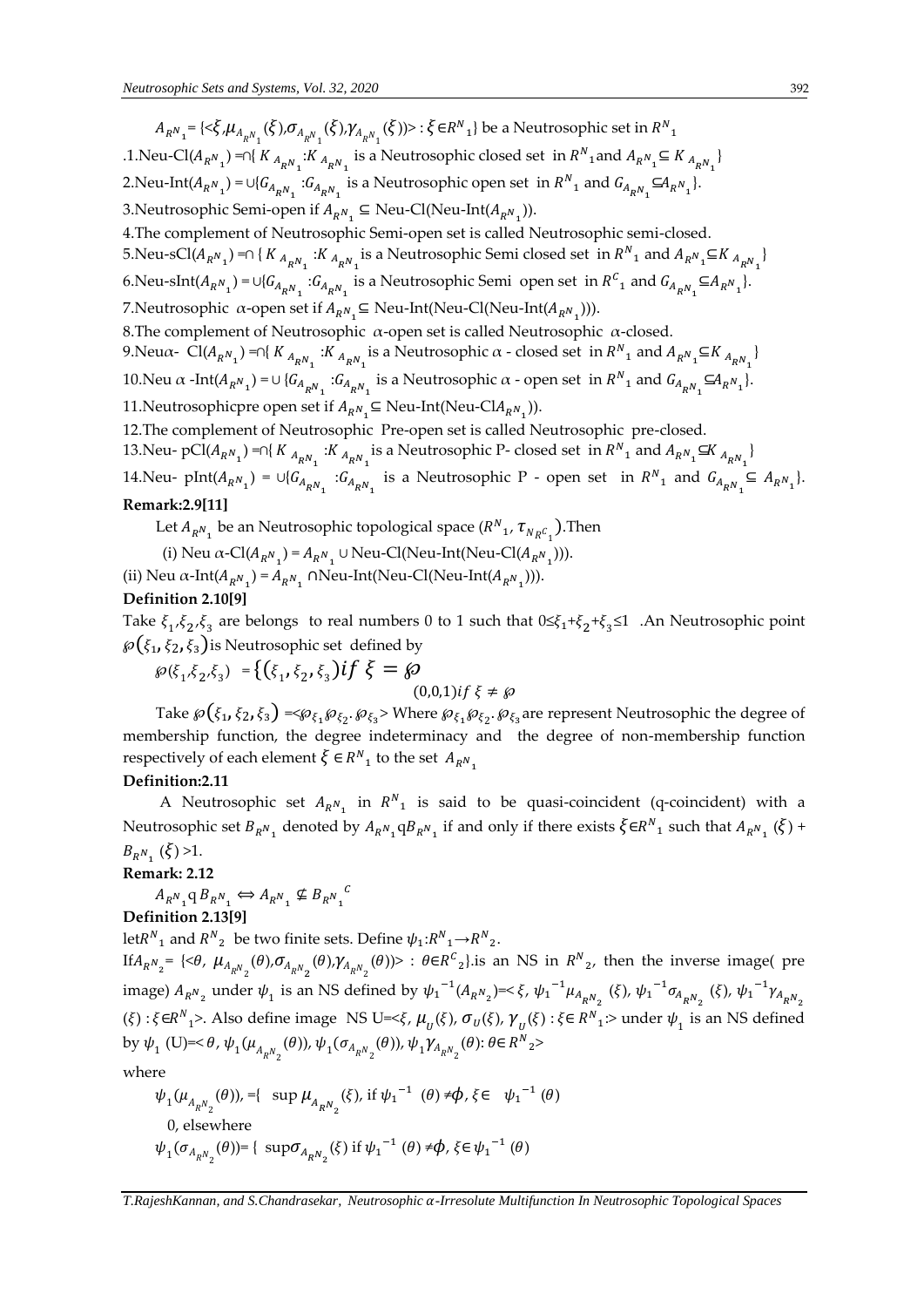0, elsewhere

$$
\psi_1(\gamma_{A_RN_2}(\theta)) = \{ \text{ inf } (\gamma_{A_RN_2}(\xi) \text{ if } \psi_1^{-1}(\theta) \neq \phi, \xi \in {\psi_1}^{-1}(\theta)
$$

2 0, Elsewhere

### **Definition 2.14[2]**

A mapping  $\psi_1$ : $(R^N{}_1, \tau_{N_RN_{_1}})$   $\rightarrow$  $(R^N{}_2, \tau_{N_RN_{_2}})$  is called a

(1) Neutrosophic continuous(Neu-continuous ) if $\psi_1^{-1}(A_{R^N{}_2}) \in C(CTSR^C{}_1)$ whenever  $A_{R^N{}_2} \in$  $C($ NUTS $R^N_{2})$ 

(2) Neutrosophic α-continuous(Neu α-continuous) if  $\psi_1^{-1}(A_{R^N_2}) \in \alpha C(TSR^C_1)$ 

whenever $A_{R^{N}_2} \in C(\text{NUTSR}^N)_2$ 

(3) Neutrosophic Semi-continuous(Neu Semi - continuous ) if  $\psi_1^{-1}(A_{R^{N_2}}) \in \mathcal{S}C(\mathbb{CTSR}^C_1)$ 

whenever $A_{R^{N}_2} \in C(\text{NUTS}R^{N}_2)$ 

### **Definition 2.15.**

Let  $(R^C{}_1, \tau_{N_RC_1})$  be a topological space in the classical sense and  $(R^N{}_2, \tau_{N_RN_2})$ be an Neutrosophic topological space.  $\Psi: (R^C{}_1, \tau_{R^C{}_1}) \to (R^N{}_2., \tau_{N_RN_{_2}})$  is called a Neutrosophic multifunction if and only if for each  $\xi \in {R^{\mathcal{C}}}_{1}, \Psi (\xi)$  is a Neutrosophic set in  ${R^N}_2$ .

### **Definition 2.16**

For a Neutrosophicmultifunction :  $\Psi:(R^C{}_1,\tau_{R^C{}_1})\to (R^N{}_2.,\tau_{N_RN_2}),$  the upper inverse $\Psi^+(\Gamma)$  and lower inverse  $\Psi^-(\Gamma)$  of a Neutrosophic set  $\varGamma_{R^N_{2}}$  in  $R^N_{2}$  are defined as follows:

$$
\Psi^+(\Gamma_{R^N_2}) = \{ \xi \in R^C_1 \setminus \Psi(\xi) \le \Gamma_{R^N_2} \} \text{ and}
$$
  
 
$$
\Psi^-(\Gamma_{R^N_2}) = \{ \xi \in R^C_1 \setminus \Psi(\xi) q \Gamma_{R^N_2} \}.
$$

### **Lemma 2.17**.

For a Neutrosophicmultifunction  $\Psi: (R^C{}_1, \tau_{R^C{}_1}) \rightarrow (R^N{}_2, \tau_{N_R N}^{})$ ,

we have  $\Psi^{-}(1 - \Gamma_{R^{N_2}}) = R^{C_1} - \Psi^{+}(\Gamma_{R^{N_2}})$ , for any Neutrosophic set  $\Gamma_{R^{N_2}}$  in  $R^{N_2}$ .

### **Lemma:2.18**

Let  $\Gamma_{R^{N_2}}$  be a subset of Neutrosophic topology  $\tau_{N_{R^{N_2}}}$  then

 $1.\Gamma_{R^N}$  is $\alpha$ -closed in  $R^N$  if Neu-SInt (Neu-Cl $(\Gamma_{R^N}$ <sub>2</sub>)  $\subset \Gamma_{R^N}$ <sub>2</sub>

2.Neu- SInt(Neu-Cl $(I_{R^N_2})$  = Neu – Cl(Neu – Int(Neu – Cl $(I_{R^N_2})$ )

### **Lemma:2.19**

Let  $\Gamma_{R^{N_2}}$  be a subset of Neutrosophic topology  $\tau_{N_R N_2}$  then below are equivalent

$$
1\Gamma_{R^N_2} \text{isNeu}\alpha \text{-open in} R^N_2
$$
  
2.
$$
U_{R^N_2} \subset \Gamma_{R^N_2} \subset Neu - Int(Neu - Cl(U_{R^N_2})) \text{ for some } U_{R^N_2} \text{ of } R^N_2
$$
  
3.
$$
U_{R^N_2} \subset \Gamma_{R^N_2} \subset Neu - S(Cl(U_{R^N_2})) \text{ for some } U_{R^N_2} \text{ of } R^N_2
$$
  
4.
$$
\Gamma_{R^N_2} \subset Neu - SCl(Neu - Int(\Gamma_{R^N_2}))
$$

### **Definition 2.19[6]**

A Neutrosophicmultifunction : $\Psi: (R^C{}_1, \tau_{R^C{}_1}) \to (R^N{}_2, \tau_{N_R N}{}_2)$  is said to be 1. Neutrosophic upper semi continuous at a point  $\xi \in R^C$  if for any  $\varGamma_{R^N{}_2} \in O(NUTSR^N{}_2)$ ,  $\varGamma_{R^N{}_2}$  containing $\Psi(\xi)$  , there exist  $\xi \in$  $U_R c_1 \in \text{O}(\text{CTS}R^C_1)$  such that  $\Psi (U_R c_1) \subset \Gamma_R N_2$ .

.

2.Neutrosophic lower semi continuous at a point  $\xi \in R^C_{-1}$  if for any  $\Gamma_{R^N{}_2} \in O(NUTS R^N{}_2)$ , with

 $\Psi$  ( $\xi$ ) $q\Gamma_{R^{N_2}}$ , there exist  $x \in U_{R^C}$ ,  $\in$  O(CTS $R^C$ <sub>1</sub>) such that  $\Psi(U_{R^C}$ <sub>1</sub>) $q\Gamma_{R^{N_2}}$ 

3.Neutrosophic upper semi continuous (Neutrosophic lower semi continuous) if it is Neutrosophic upper semi continuous (Neutrosophic lower semi continuous) at each point  $\xi{\in}R^{{\cal C}}_{\;\;1}.$ 

4. Neutrosophic upper pre -continuous at a point  $\xi \in R^C_{11}$  if for any  $\Gamma_{R^N_{2}} \in O(NUTSR^N_{2})$ ,  $\Gamma$  containing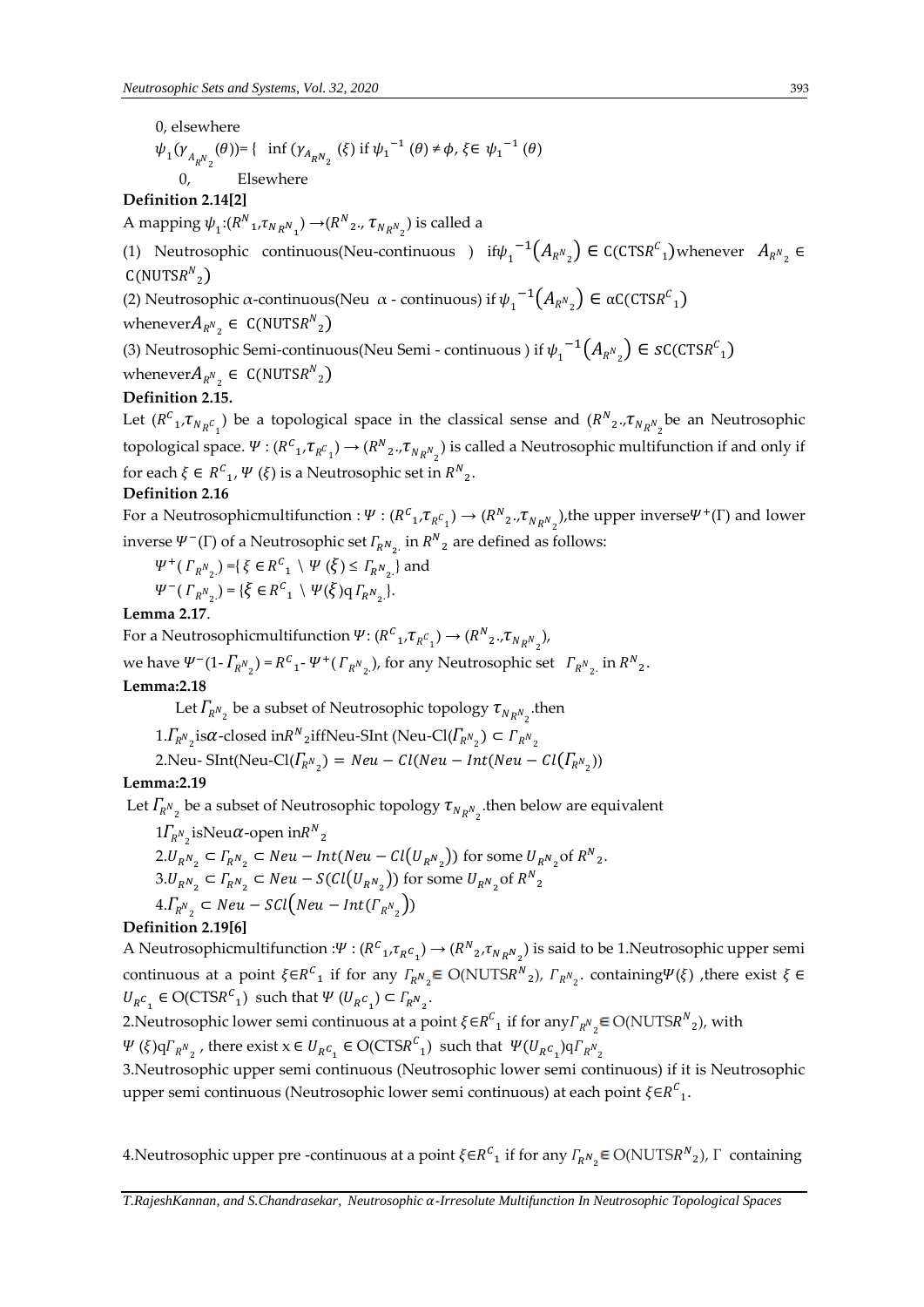$\Psi(\xi)$ , there exist  $\xi \in U_{R^C}$   $\in \text{PO}(\text{CTSR}^C)_1$  such that  $\Psi(U_{R^C}^{\phantom C}) \subset \Gamma_{R^N}$ 

- 5.Neutrosophic lower pre- continuous at a point  $\xi \in {R^C}_1$  if for any  $\Gamma_{R^N{}_2} \in O(NUTS{R^N}_2)$ ,
- with  $\Psi(\xi) q F_{R^{N_2}}$ , there exist  $\xi \in U_{R^C}$ ,  $\epsilon \text{PO}(\text{CTS}R^C)$  such that  $\Psi(U_{R^C}Q) q F_{R^{N_2}}$
- 6.Neutrosophic upper pre-continuous (Neutrosophic lower pre-continuous) if it is Neutrosophic upper pre-continuous (Neutrosophic lower pre-continuous) at each point  $\xi \in R^C_{-1}$ .
- 7.Neutrosophic upper *α* -continuous at a point ξ∈ $R^C$ <sub>1</sub> if for any  $\Gamma_R w$ <sub>2</sub> ∈ O(NUTS $R^N$ <sub>2</sub>), Γ containing  $\Psi(\xi)$  (that is ,  $F(\xi) \subset \Gamma$ ), there exist  $\xi \in U_{R^C}$   $\in \alpha$  O(CTSR<sup>C</sup><sub>1</sub>) such that  $\Psi (U_{R^C}$ <sub>1</sub>)  $\subset \Gamma_{R^N}$ <sub>2</sub>

8.Neutrosophic lower  $\alpha$  - continuous at a point  $\xi \in R^C_{-1}$  if for any  $\Gamma_{R^N_{-2}} \in O(NUTS R^N_{-2})$ ,

with  $\Psi(\xi) q \Gamma_{R^N_{2}}$ , there exist  $x \in U_{R^C_{1}} \in \alpha \text{ O(CTSR}^C_{1})$  such that  $\Psi(U_{R^C_{1}}) q \Gamma_{R^N_{2}}$ 

- 9. Neutrosophic upper  $\alpha$  -continuous (Neutrosophic lower  $\alpha$  -continuous) if it is Neutrosophic upper  $\alpha$  -continuous (Neutrosophic lower  $\alpha$  -continuous) at each point  $\xi \in R^C_{-1}$ .
- 10.Neutrosophic upper quasi-continuous at a point  $\xi{\in}R^{\mathcal{C}}_{\phantom{\mathcal{L}'}\!}$  if for any  $\varGamma_{\!R^N}{}_{\!_2}$

O(NUTSR<sup>N</sup><sub>2</sub>),  $\Gamma_{R^{N_2}}$  containing  $\Psi(\xi)$ , there exist  $\xi \in U_{R^{C_1}} \in S$  O(CTSR<sup>C</sup><sub>1</sub>) such that  $\Psi(U_{R^{C_1}})$  $\subset \Gamma_{\!R}N_{_2}$ 

- 11.Neutrosophic lower quasi semi continuous at a point  $\xi \in R^C_{-1}$  if for any  $\Gamma_{R^N_{-2}} \in O(NUTS R^N_{-2})$ , with  $\Psi(\xi) q \Gamma_{R^N_{2}}$ , there exist  $\xi \in U_{R^C_{1}}$   $\in S$  O(CTSR<sup>C</sup><sub>1</sub>) such that  $\Psi(U_{R^C_{1}}) q \Gamma_{R^N_{2}}$
- 12.Neutrosophic upper quasi semi continuous (Neutrosophic lower quasi semi continuous) if it is Neutrosophic upper quasi semi continuous (Neutrosophic lower quasi semi continuous) at each point  $\xi \in R^C_{1}$ .

#### **III. Lower -Irresolute Neutrosophic Multifunctions**

In this section, we introduce the Definition for Neutrosophic Lower  $\alpha$ - irresolute multifunction and its properties

### **Definition 3.1.**

An Neutrosophic multifunction  $\Psi:(R^C{}_1, \tau_{R^C{}_1}) \to (R^N{}_2, \tau_{N_R N_{_2}})$  is said to be

(1) Neutrosophic lower  $\alpha$ -irresolute at a point  $x_0 \in R^C_1$ , if for any  $\Gamma_{R^N_2} \in \alpha O(NUTSR^N_2)$  such that  $\Psi(x_0)$ q $\Gamma_{R^N{}_2}$  there exists  $U_Rc_{_1}\in a\text{O}(\text{CTSR}^c{}_1)$  containing  $x_0$  such that  $\Psi(\xi)$ q $\Gamma_{R^N{}_2}$ ,  $\forall \xi\in U_{R^C{}_1}$ (2) Neutrosophic lower  $\alpha$ -irresolute if it is Neutrosophic lower  $\alpha$ -irresolute at each point of  $R^c_{-1}$ .

#### **Theorem 3.2**

Every Neutrosophic lower $\alpha$ -irresolute multifunction is Neutrosophic lower  $\alpha$ -continuous multifunction.

### **Proof:**

Letting $x_0 \in R^c_1$ ,  $\Psi: (R^c_1, \tau_{R^c_1}) \to (R^N_2, \tau_{N_R N_2})$  and  $\Gamma_{R^N_2} \in O(NUTSR^N_2)$ 

such that  $\Psi(x_0)$   $q \Gamma_{R^N_2}$ . But we know that , Every $\Gamma_{R^N_2}$  ,  $\Gamma_{R^N_2} \in O(NUTSR^N_2)$  is

 $\Gamma_{R^N_2} \in \alpha O(NUTSR^N)_2$ , Therefore  $\Gamma_{R^N_2} \in \alpha O(NUTSR^N)_2$ . By our assumption , Neutrosophic lower  $\alpha$  −irresolute multifunction, there exists  $U_{R}c_1 \in \alpha O(CTSR^C_1)$  containing  $x_0$  such that  $\Psi(\xi)$ q $\Gamma_{R^N{}_2}$ ,  $\forall \xi \in U_{R^C{}_1}$ .Hence $\Psi$  is Neutrosophic lower  $\alpha$ -continuous multifunction at  $x_0$ .

### **Theorem 3.3**

Every Neutrosophic lower $\alpha$  – irresolute multifunction is Neutrosophic lower Pre continuous multifunction.

### **Proof:**

Letting  $x_0 \in R^C_1$ ,  $\Psi$  :  $(R^C_1, \tau_{R^C_1}) \rightarrow (R^N_2, \tau_{N_R N_2})$  and  $\tau_{R^N_2} \in O(NUTSR^N_2)$  such that  $\Psi(x_0) q \Gamma_{R^N_2}$ . But we know that , Every  $\Gamma_{R^N_2}$  ,  $\Gamma_{R^N_2} \in O(NUTSR^N_2)$  is

 $\Gamma_{R^N_2}$  ∈  $\alpha O(NUTSR^N_2)$ . Therefore  $\Gamma_{R^N_2}$  ∈  $\alpha O(NUTSR^N_2)$ . By our assumption , Neutrosophic lower *a*-irresolute multifunction, there exists  $U_{R}c_1 \in \alpha O(CTSR^c_1)$  containing  $x_0$  such that  $\Psi(x_0)q\Gamma_{R^N_{2}}, \forall x \in \mathit{U_{R^C_{1}}}.$  every  $\mathit{U_{R^C_{1}}}$  ,  $\mathit{U_{R^C_{1}}} \in aO(NUTSR^N_{2})$  is  $\mathit{U_{R^C_{1}}} \in pO(CTTSR^N_{2}).$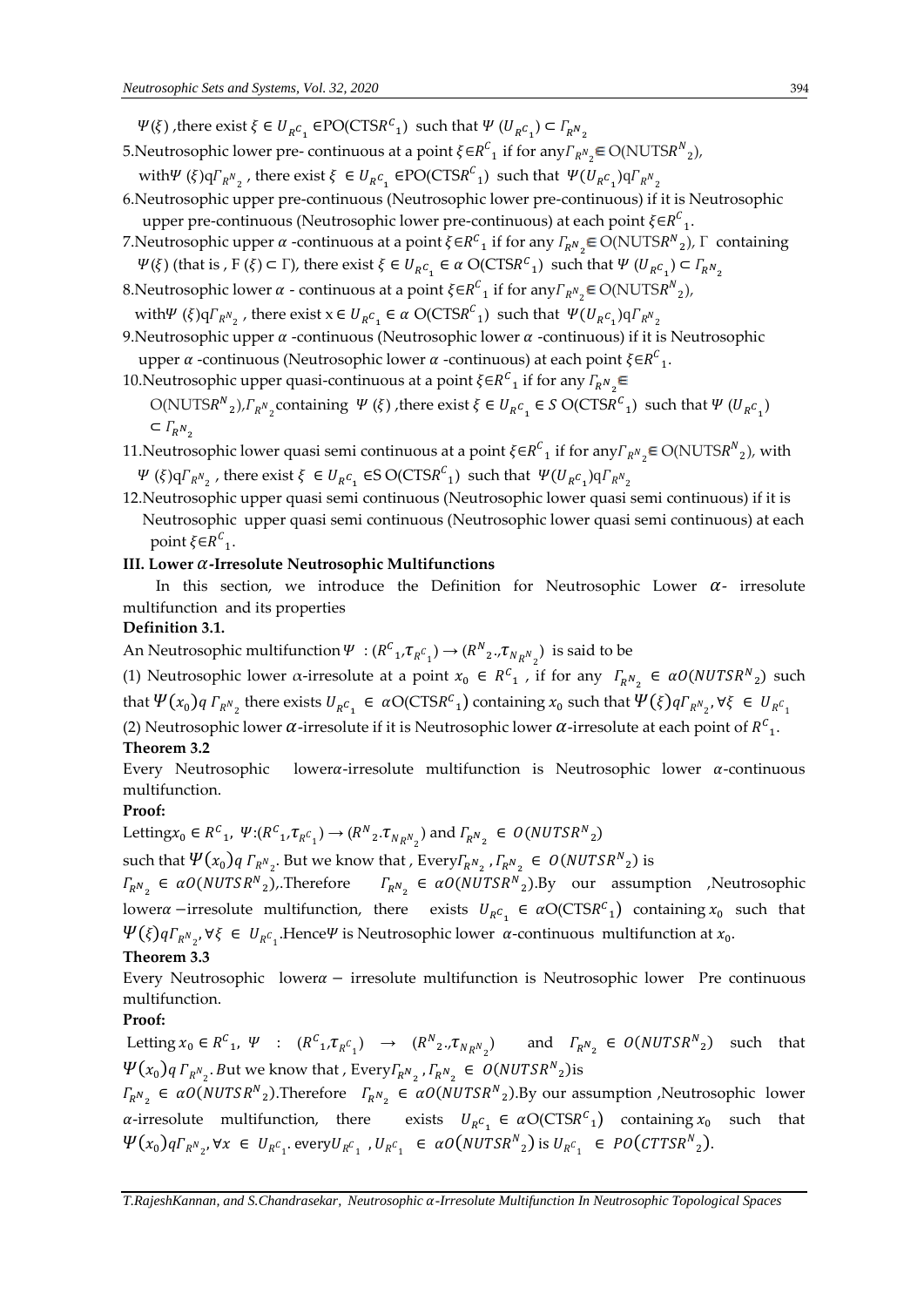There exists  $U_{R^C}$   $\in PO(CTSR^C)$  containing  $x_0$  such that  $\Psi(\xi) q \Gamma_{R^N}$ ,  $\forall \xi \in U_{R^C}$ . Hence  $\Psi$  is Neutrosophic lower Pre-continuous multifunction at  $x_0$ .

#### **Theorem 3.4**

Every Neutrosophic lowera-irresolute multifunction is Neutrosophic lower quasi semi continuous multifunction.

#### **Proof:**

Letting  $x_0 \in R^C_1$ ,  $\Psi$  :  $(R^C_1, \tau_{R^C_1}) \rightarrow (R^N_2, \tau_{N_R N_2})$  and  $\Gamma_{R^N_2} \in O(NUTSR^N_2)$  such that  $\Psi(x_0)$ q  $\Gamma_{R^N{}_2}$ , But we know that , Every $\Gamma_{R^N{}_2}$  ,  $\Gamma_{R^N{}_2} \in O(NUTSR^N{}_2)$ is

 $\Gamma_{R^N_2}$  ∈ α0(NUTSR<sup>N</sup><sub>2</sub>),Therefore $\Gamma_{R^N_2}$  ∈ α0(NUTSR<sup>N</sup><sub>2</sub>).By our assumption ,Neutrosophic lower  $\alpha$  – irresolute multifunction, There exists  $U_{R}c_1 \in \alpha O(CTSR^C_1)$  containing  $x_0$  such that  $\Psi(\xi) q \Gamma_{R^N{}_2}, \forall \xi \in U_{R^C{}_1}$ Here every  $U_{R^C{}_1}$ ,  $U_{R^C{}_1} \in \alpha O(NUTSR^N{}_2)$  is  $U_{R^C{}_1} \in SO(CTTSR^N{}_2)$ . Finally we get , There exists  $U_{R}c_1 \in SO(CTSR^c_1)$  containing  $x_0$  such that  $\Psi(\xi)q\Gamma_{R^N_{2}}, \forall \xi \in U_{R^c_1}$ hence  $\Psi$  is Neutrosophic lower quasi semi continuous multifunction at  $x_0$ .

#### **Theorem 3.5**

Let  $\Psi: (R^C_1, \tau_{R^C_1}) \to (R^N_2, \tau_{N_R N_2})$ , be an Neutrosophic multifunction and letting  $x_0 \in R^C_1$ . Then the following statements are equivalent:

- (a)  $\Psi$  is Neutrosophic lower  $\alpha$ -irresolute at  $x_0$ .
- (b) For any  $\Gamma_{R^N{}_2}, \Gamma_{R^N{}_2} \in \alpha O(NUTSR^N{}_2)$  with  $(x_0)q\Gamma_{R^N{}_2}, \Rightarrow x_0 \in \mathcal{SU}(Int(\Psi^-(\Gamma_{R^N{}_2})))$ .

(c) For any  $U_{R}c_1$ ,  $U_{R}c_1 \in SO(CTSU_{R}c_1)$  ,  $x_0 \in U_{R}c_1$  and for each  $\Gamma_{R_{2}}$ ,  $\Gamma_{R_{2}}$   $\in \alpha O(NUTSR_{2})$  with  $\Psi(x_0)q\Gamma_{R^N_{2}}$ , there exists a  $V_{R^C_{1}}\in\,\mathit{O}(\mathit{CTSR}^C_{1})\,$  ,  $V_{R^C_{1}}\,\subset\,U_{R^C_{1}}\,$  such that  $\Psi(\xi)qV_{R^C_{1}}$ ,  $\forall\,\,\xi\,\in\,V_{R^C_{1}}$ **Proof.**

(a) ⇒ (b). Let  $x_0 \text{ } \in R^C$ <sub>1</sub> and  $\Gamma_{R^N_2} \in \alpha O(NUTSR^N)_2$  such that  $\Psi(x_0)q\Gamma_{R^N_2}$  Then by our assumption (a), we get there exists  $U_{R}c_1 \in \alpha O(CTSR^C_1)$  such that  $x_0 \in U_{R}c_1$  and  $F(\xi)q\Gamma_{R}N_2$ ,  $\forall \xi \in U_{R}c_1$ . Thus  $x_0 \in U_{R^C} \subset \Psi^-(\Gamma_{R^N_2}) \dots (1)$  Here  $U_{R^C_1} \in \alpha O(CT S R^C_1)$  we know that for any set  $A_{R^C_1}, A_{R^C_1} \in$  $\alpha$ O(CTS $R^c_1$ ) $\Leftrightarrow$   $A_{R^c_1} \subset \mathcal{SCl}(\text{Int}(A_{R^c_1}))$ . Therefore,  $U_{R^c_1} \subset \mathcal{SCl}(\text{Int}(U_{R^c_1}))$  ... (2). from(1) and(2), we get  $x_0 \in \mathcal{SCI}\left(\text{Int}\Psi^-\left(\varGamma_{R^N_2}\right)\right)$ . Hence (b).

(b)  $\Rightarrow$  (c). Let  $\varGamma_{R^{N_2}} \in aO(NUTSR^{N_2})$  such that  $(x_0)q\varGamma_{R^{N_2}}$ , then  $x_0 \in sCl\left(int\Psi^{-1}(\varGamma_{R^{N_2}})\right)$ . Let  $U_{R^{C_1}} \in$  $\mathcal{S}O(\text{CTSR}^c_1)$  and  $x_0 \in U_{R}c_1$ . Then  $U_{R}c_1 \cap Int(\Psi^-(\Gamma_{R}N_2)) \neq \varphi$  and  $U_{R}c_1 \cap Int(\Psi^-(\Gamma_{R}N_2))$  is semiopen in  $R^c$ <sub>1</sub>. Put  $V_{R^c}$ <sub>1</sub> =  $Int(U_{R^c} \cap Int(\Psi^-(\Gamma_{R^N_2}))$ , Then  $V_{R^c}$ <sub>1</sub> is an open set of  $R^c$ <sub>1</sub>,  $V_{R^c}$ <sub>1</sub>  $\subset$  $U_{R}c_1, V_{R}c_1 \neq \varphi$  and  $\Psi(v)q\Gamma_{R^N_2}$ ,  $\forall v \in V_{R^C_1}$ . (c)  $\Rightarrow$  (a). Let  $\{U_{\xi}\}\$ be the system of the sO(CTSR<sup>C</sup><sub>1</sub>) containing  $\xi$ .

Let  $U_{R^C}$   $\in$  SO(CTSR<sup>C</sup><sub>1</sub>) and  $x_0$   $\in$   $U_{R^C}$  and Any  $\Gamma_{R^N}$   $\in$   $\alpha$ O(NUTSY) such that  $\Psi(x_0)q\Gamma_{R^N}$  , there exists a nonempty open set  $B_U \subset U_{R^C}$  Such that  $\Psi(v) q \Gamma_{R^N}$   $\forall v \in B_U$ . Let  $W_{R^C}$   $= \cup B_U : U \in$  $\{U_{x_0}\}\$ , then  $W_{R^C_1} \in \text{O}(\text{CTSR}^C_1)$ , and  $x_0 \in \text{sCl}(W_{R^C_1})$  and  $\Psi(v)q\Gamma_{R^N_2}$ ,  $\forall v \in W_{R^C_1}$ . Put  $S_{R^C_1} =$  $W_{R}c_1 \cup \{x_0\}$ , then  $W_{R}c_1 \subset S_{R}c_1 \subset sCl(W_{R}c_1)$ . Thus  $S_{R}c_1 \in \alpha O(CTSR^C_1)$ ,  $x_0 \in S_{R}c_1$  and  $\Psi(v)$ q $\Gamma_{R^N_{-2}}$  ,  $\forall v \in S_{R^C_{-1}}$ . Hence  $\Psi$ is Neutrosophic lower  $\alpha$ -irresolute at  $x_0$ .

### **Theorem 3.6**

Let  $\Psi: (R^C_1, \tau_{R^C_1}) \to (R^N_2, \tau_{N_R N_2})$ , be an Neutrosophic multifunction. Then the following statements are equivalent:

- (a)  $\Psi$  is Neutrosophic lower  $\alpha$ -irresolute.
- (b) $\Psi^-(\lambda_{R^N_2})$  ∈  $\alpha O(CTSR^c_1)$ , for every Neutrosophic  $\alpha$ -open set  $\lambda_{R^N_2}$  of  $R^N_2$ .
- (c)  $\Psi^+(\beta_{R^N_2}) \in \alpha \mathcal{C}(\mathcal{CTSR}^c_1)$ , for every Neutrosophic  $\alpha$ -closed set  $\beta_{R^N_2}$  of  $R^N_2$ .

*T.RajeshKannan, and S.Chandrasekar, Neutrosophic -Irresolute Multifunction In Neutrosophic Topological Spaces*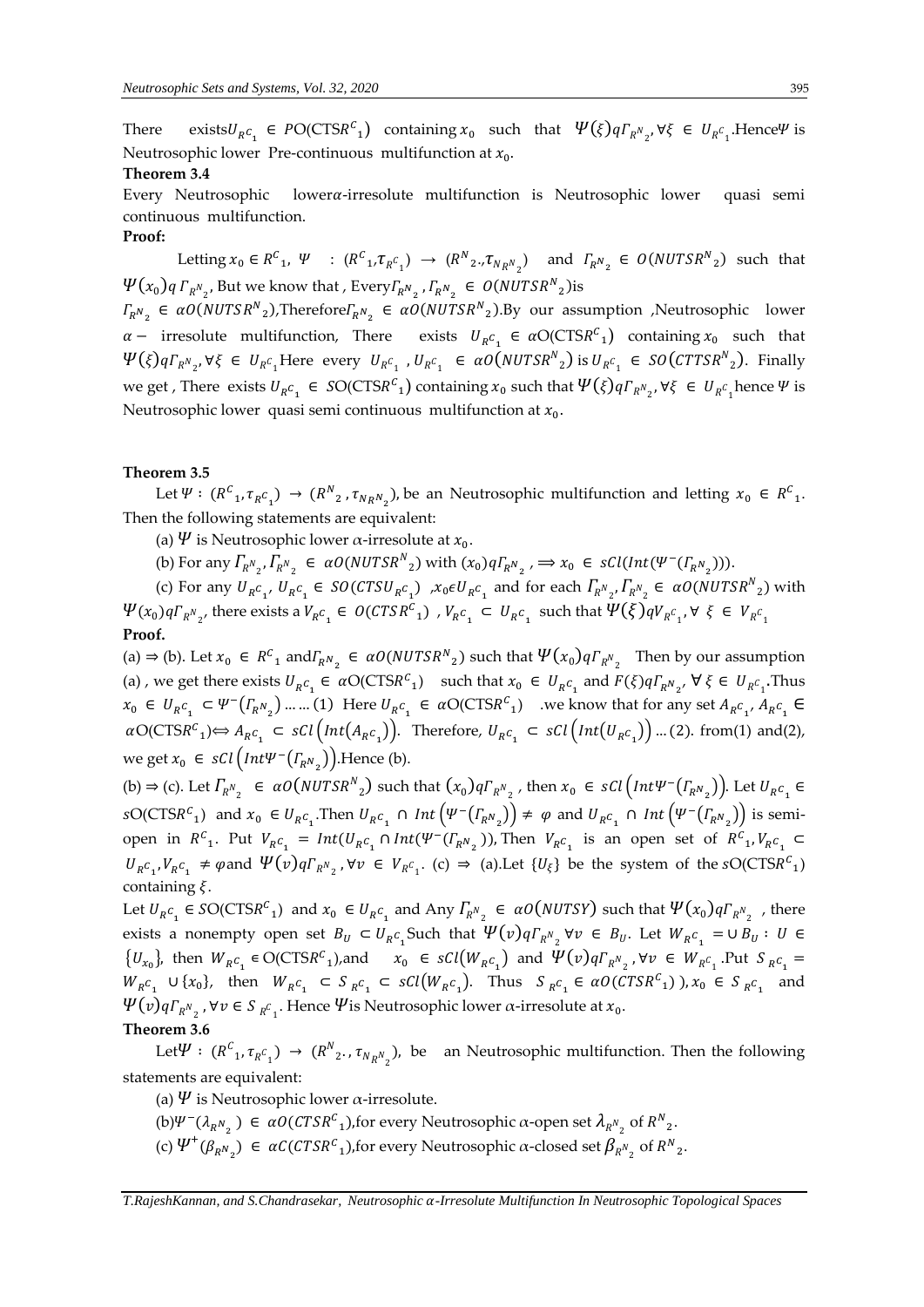\n- (d) 
$$
sInt(Cl(\Psi^+(I_{R^N_2}))) \subset \Psi^+(Neu - \alpha Cl(I_{R^N_2}))
$$
, for each Neutrosophic  $set_{R^N_2}$  of  $R^N_2$ .
\n- (e)  $\Psi\left(\operatorname{sInt}\left(\operatorname{Cl}(V_{R^C_1})\right)\right) \subset \operatorname{Neu} - \alpha Cl(\Psi(V_{R^C_1}))$ , for each subset  $V_{R^C_1}$  of  $R^C_1$ .
\n- (f)  $\Psi\left(\alpha Cl(V_{R^C_1})\right) \subset \operatorname{Neu} - \alpha Cl(\Psi(V_{R^C_1}))$ , for each subset  $V_{R^C_1}$  of  $R^C_1$ .
\n- (g)  $\alpha Cl(\Psi^+(I_{R^N_2})) \subset \Psi^+(Neu - \alpha Cl(I_{R^N_2}))$ , for each Neutrosophic set  $I_{R^N_2}$  of  $R^N_2$ .
\n- (h)  $\Psi\left(\operatorname{Cl}\left(\operatorname{Int}\left(\operatorname{Cl}(A_{R^C_1})\right)\right)\right) \subset \operatorname{Neu} - \alpha Cl(\Psi(A_{R^C_1}))$ , for each subset  $A_{R^C_1}$  of  $R^C_1$ .
\n- **Proof.**
\n

(a)⇒(b). Let  $\lambda_{R_{\alpha_2}} \in \alpha O(NUTSR_{\alpha_2})$  and  $x_0 \in \Psi^-(\lambda_{R_{\alpha_2}})$  such that  $\Psi(x_0)q\lambda_{R_{\alpha_2}}$ , since  $\Psi$  is Neutrosophic lower  $\alpha$ -irresolute, Applying previous theorem, it follows that  $x_0 \in$  $sCl(int(\Psi^-(\lambda_{R^N_2})))$ . As  $x_0$  is chosen arbitray in  $\Psi^-(\lambda_{R^N_2})$ , we have  $\Psi^-(\lambda_{R^N_2}) \subset sCl(int\Psi^-(\lambda_{R^N_2}))$ and thus  $\Psi^-(\lambda_{R^N_2}) \in \alphaO(CTSR^c_1)$ . Hence  $\Psi^-(\lambda_{R^N_2})$  is an  $\alpha$  -open in  $R^c_1$ . (b)  $\equiv$  (a). Let  $x_0 \in R^c_1$  and  $\lambda_{R^{N}{}_{2}}$   $\in$   $\alpha O(NUTSR^{N}{}_{2})$ such that  $\Psi(x_0)q\lambda_{R^{N}{}_{2}'}$  so that $x_0 \in \Psi^{-}(\lambda_{R^{N}{}_{2}})$ . By hypothesis  $\Psi^{-}(\lambda_{R^{N}{}_{2}})$   $\in$  $\alpha O(CTSR^c_1)$ . We have  $x_0$  ∈  $\Psi^-(\lambda_{R^N_2})$  ⊂  $sCl(int(\Psi^-(\lambda_{R^N_2})))$  and we get  $\Psi$  is Neutrosophic lower α-irresolute at  $x_0$ . As  $x_0$  was arbitrarily chosen,  $\Psi$  is Neutrosophic lower α-irresolute. **(b)**⇔ **(c).** From the definition, both are equivalent.

**(c)⇒ (d).**Let  $\Gamma_{R^N_2}$  ∈  $(NUTST_{R^N_2})$ . taking closure , Neu-  $\alpha Cl(\Gamma_{R^N_2})$  is Neutrosophic α-closed set in  $R^N{}_2$ . By our assumption,  $\Psi^+\left(Neu-\alpha Cl(\varGamma_{R^N{}_2})\right) \in \ \alpha C (CTSR^C{}_1)$ .

We know that  $\text{SIntCl}(A_{R^C_1}) \subset A_{R^C_1}$  iff  $A_{R^C_1} \in \alpha \mathcal{C}(CTSR^C_1)$ .

we obtain 
$$
\Psi^+\left(Neu - \alpha Cl(\Gamma_{R^N_2})\right) \supset \operatorname{sInt}\left(Cl\left(\Psi^+\left(Neu - Cl(\Gamma_{R^N_2})\right)\right)\right) \supset \operatorname{sInt}\left(Cl\left(\Psi^+(\Gamma_{R^N_2})\right)\right)
$$

**(d) ⇒ (e)** Suppose that (d) is satisfied and let  $V_{R}c_1$  be an arbitrary subset of  $R^c_1$ . Let us Take  $\Gamma_{R}N_2$  =  $\Psi(V_{R^C_1})$ , Then $V_{R^C_1} \subset \Psi^+(I_{R^N_2})$ . Therefore, by hypothesis, we have

$$
sInt(Cl(V_{R^C_1})) \subset sInt(Cl(\Psi^+(T_{R^N_2}))) \subset \Psi^+(Neu - \alpha Cl(T_{R^N_2})).
$$
  
Therefore,  $\Psi\left(sInt\left(cl(V_{R^C_1})\right)\right) \subset \Psi\left(\Psi^+\left(Neu - \alpha Cl(T_{R^N_2})\right)\right) \subset Neu - \alpha Cl(T_{R^N_2}) = Neu - \alpha Cl\left(\Psi(V_{R^C_1})\right).$ 

**(e) ⇒(c).Suppose** that (e) is true. and let  $\Gamma_{R^N_2}$  ∈  $\alpha$ C(NUTSR<sup>N</sup><sub>2</sub>). Put  $V_{R^C_1} = \Psi^+(T)$ ,Then  $\Psi(V_{R^C_1})$  ⊂  $\Gamma_{R^N{}_2}$ . Therefore, by our hypothesis, we have  $\Psi\left(\text{slht}\left(\text{Cl}\big(V_{R^C{}_1}\big)\right)\right)\subset \text{Neu}-\alpha\text{Cl}\left(\Psi\big(V_{R^C{}_1}\big)\right)\subset \Omega$  $Neu - \alpha Cl(\Gamma_{R^{N}2}) = \Gamma_{R^{N}2}$ .And  $\Psi^{+}(\Psi(sht(Cl(V_{R}c_{1})))) \subset \Psi^{+}(\Gamma_{R^{N}2})$ . Since we always have  $\Psi^+(\Psi(\text{slnt}(Cl(V_{R^c_1})))) \supset \text{slnt}(Cl(V_{R^c_1}))$ ,Then must verify  $\Psi^+(I_{R^N_2}) \supset \text{slnt}(Cl(\Psi^+(I_{R^N_2})))$ . We know that  $\text{SIntCl}V_{R}c_{1} \subset V_{R}c_{1}$  iff  $V_{R}c_{1} \in \alpha C (CTSR^{C}_{1})$ , Finally we get  $F^{+}(\Gamma_{R}N_{2}) \in \alpha C (CTSR^{C}_{1})$ .

**(c)⇒** (**f**). Here  $V_{R}c_1 \subset \Psi^+(\Psi(V_{R}c_1))$ , we have  $V_{R}c_1 \subset \Psi^+(Neu - Cl(\Psi(V_{R}c_1)))$ . NowNeu- $\alpha Cl(\Psi(V_{R}c_{_1}))$  is an Neutrosophic  $\alpha$ -closed set in  $R^N{}_2$  and so by our assumption,  $\Psi^+(Neu Cl(\Psi(V_{R}c_1))) \in \alpha C(CTSR^C_1)$ .Thus $\alpha Cl(V_{R}c_1) \subset \Psi \Psi^+(Neu - \alpha Cl(\Psi(V_{R}c_1)))$ .

Consequently, 
$$
\Psi\left(\alpha Cl(V_{R^C_1})\right) \subset \Psi\left(\Psi^+\left(Neu-\alpha Cl\left(\Psi(V_{R^C_1})\right)\right)\right) \subset Neu-\alpha Cl(\Psi(V_{R^C_1})).
$$

**(f)⇒ (c).Let**  $\Gamma_{R^N_2}$  ∈  $\alpha CO(NUTSR^N_2)$ . Replacing  $V_{R^C_1}$  by  $\Psi^+$  we get by(f),  $\Psi(\alpha Cl(\Psi^+(T_{R^N_2})))$  ⊂  $Neu - \alpha Cl(\Psi(\Psi^+(F_{R^N_2}))) \subset Neu - \alpha Cl(F_{R^N_2}) = \Gamma_{R^N_2}$ . Consequently,  $\alpha Cl(\Psi^+(F_{R^N_2})) \subset \Psi^+(F_{R^N_2})$ . But  $\Psi^+(I_{R^N_2}) \subset \alpha Cl(\Psi^+(I_{R^N_2}))$  and so,  $\alpha Cl(\Psi^+(I_{R^N_2})) = \Psi^+(I_{R^N_2})$ . Thus  $\Psi^+(I_{R^N_2}) \in \alpha C (CTSR^C_1)$ .

*T.RajeshKannan, and S.Chandrasekar, Neutrosophic -Irresolute Multifunction In Neutrosophic Topological Spaces*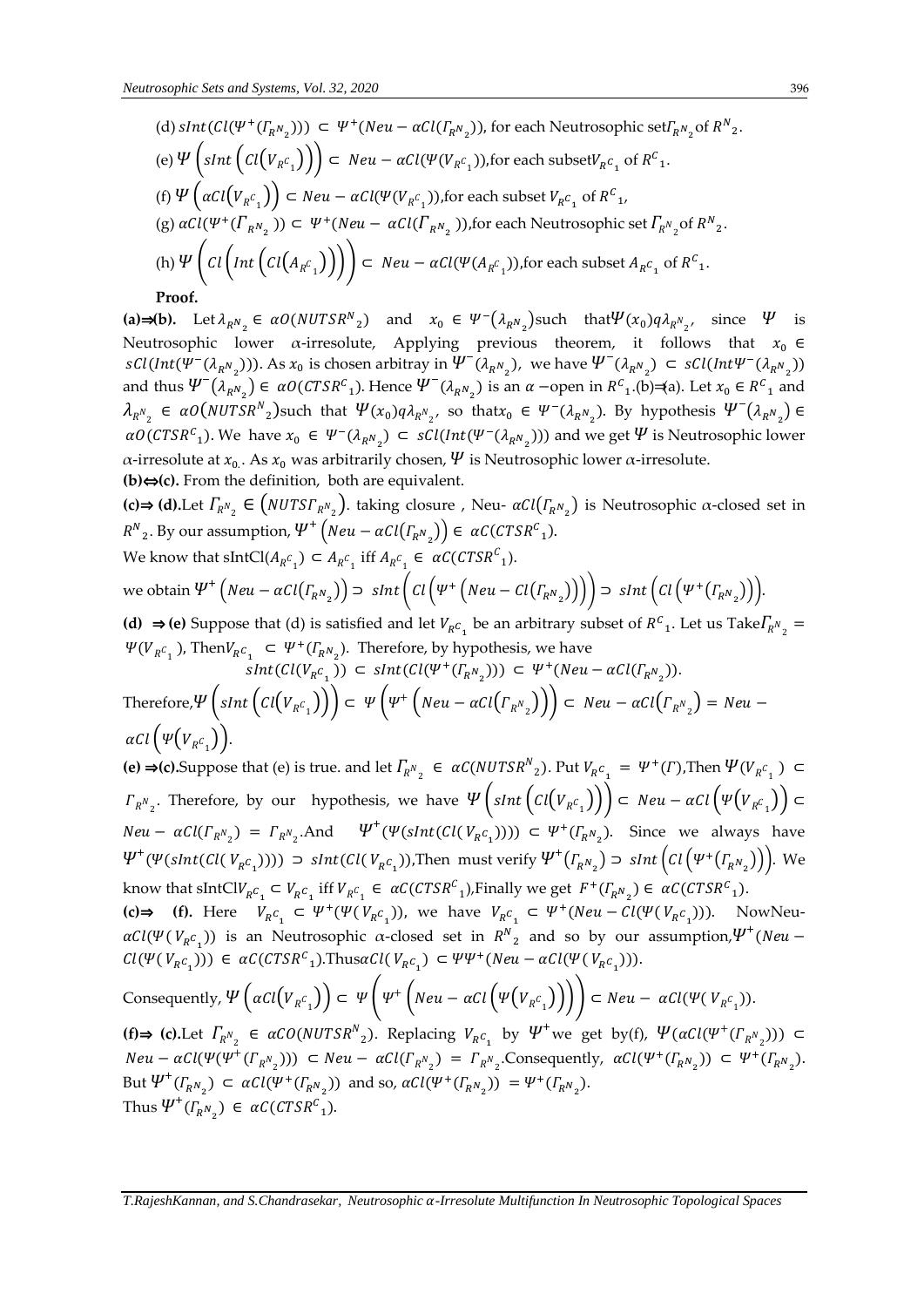**(f) ⇒ (g).** Let  $\Gamma_{R^N_2}$  be any Neutrosophic set of  $R^N_2$ . Replacing  $V_{R^C_1}$  by  $\Psi^+(T_{R^N_2})$  we get by (f),  $\Psi\left(\alpha Cl\left(\Psi^+\left(\Gamma_{R^N{}_2}\right)\right)\right) \subset NEU - \alpha Cl(\Psi(\Psi^+\left(\Gamma_{R^N{}_2}\right))) \subset Neu - \alpha Cl(\Gamma_{R^N{}_2})$ . Therefore we get  $\alpha Cl(\Psi^+(T_{R^N_2})) \subset \Psi^+(Neu - \alpha Cl(T_{R^N_2})).$ 

(g)⇒ (f). Replacing  $\Gamma_{R^N_2}$  by  $\Psi(V_{R^C_1})$ , where  $V_{R^C_1}$  is a subset of  $R^C_1$ , we get by our result (g), $\alpha Cl(V_{R}c_1) \subset \alpha Cl(\Psi^+(\Psi(V_{R}c_1))) = \alpha Cl(\Psi^+(T_{R}N_2)) = \Psi^+(\alpha Cl(T_{R}N_2)) = \Psi^+(\alpha Cl(\Psi(V_{R}c_1))).$  Thus  $\Psi(\alpha \text{Cl}(V_{R^{\mathcal{C}}_1})) \subset \Psi(\Psi^+(\alpha \text{Cl}(\Psi(V_{R^{\mathcal{C}}_1}))) \subset \text{Neu} \alpha \text{Cl}(\Psi(V_{R^{\mathcal{C}}_1})).$ 

**(e)**⇒ **(h).**Clearly is true from the above result.

**(h)⇒(a).** Let  $\xi$  ∈  $R^c$ <sub>1</sub> and  $\Gamma_{R^N}$  ∈  $\alpha O(NUTSR^N)$ such that  $(\xi) q \Gamma_{R^N}$  Then  $\xi$  ∈  $\Psi$ <sup>-</sup> $(\Gamma_{R^N}$ <sub>2</sub> $)$ . We shall show that  $\Psi^-(\Gamma_{R^N_2}) \in \alpha O(CTSR^C_1)$ . By the hypothesis, We have  $\Psi(Cl(int(Cl(\Psi^+(P_{R^N_2})))$  $^c$ )))))) ⊂  $Neu - \alpha Cl(\Psi(\Psi^+( {\Gamma_{\scriptscriptstyle R}}{}^{\scriptscriptstyle N})_2$ <sup>c</sup>))) ⊂  $(\Gamma_{R^N}{}_{2})$ <sup>c</sup>), Which implies  $Cl(int(Cl(\Psi^+(T_{R^N})$ <sup>+</sup>)))))) ⊂  $\Psi^+$  ( $\varGamma_{_R N_{_2}}$  $(c)$  ⊂  $(\Psi^-(\Gamma_{R^N_2}))^c$ . Therefore, we obtain  $\Psi^-(\Gamma_{R^N_2}) \subset Int(ClInt(\Psi^-(\Gamma_{R^N_2}))))$ . Hence  $\Psi^-(\Gamma_{R^N_2}) \in$  $\alpha O(CTSR^c_1)$ . Put  $U_{R^c_1} = \Psi^{-}(I_{R^N_2})$ . Then  $\xi \in U_{R^c_1} \in \alpha O(CTSR^c_1)$  and  $\Psi(u)qI_{R^N_2}$  for every  $u \in$  $U_{R}c_{1}$ . Therefore  $\Psi$  is Neutrosophic lower α-irresolute.

### **IV**. **Upper α-Irresolute Neutrosophic Multifunctions**

In this section, we introduce the Definition for Neutrosophic upper  $\alpha$ - irresolute multifunction and its properties

### **Definition 4.1.**

An Neutrosophicmultifunction  $\Psi: (R^c{}_1, \tau_{R^c{}_1}) \to (R^N{}_2, \tau_{N_R N}{}_2)$ , is called

(a) Neutrosophic upper  $\alpha$ -irresolute at a point  $x_0 \in R^c_1$ , if for any  $\Gamma_{R^N{}_2}$ ,  $\Gamma_{R^N{}_2}$   $\in \alpha O(NUTSR^N{}_2)$ . such that  $\Psi(x_0) \subset \Gamma_{R^N_2}$  there exists  $U_{R^C_1} \in aO(CTSR^C_1)$  containing  $x_0$  such that  $\Psi(U_{R^C_1}) \subset \Gamma_{R^N_2}$ . (b) Neutrosophic upper  $\alpha$ -irresolute if it is satisfied that property at each point of  $R^c_{1}$ .

#### **Theorem 4.2**

Every Neutrosophic upper  $\alpha$ -irresolute multifunction is Neutrosophic upper $\alpha$ -continuous multifunction.

#### **Proof:**

Letting $x_0 \in R^C$ <sub>1</sub>,  $\Psi$  :  $(R^C{}_1, \tau_{R^C{}_1}) \rightarrow (R^N{}_2, \tau_{N_R N_2})$  and  $\Gamma_{R^N{}_2} \in O(NUTSR^N{}_2)$  such that  $\Psi(x_0) \subset \Gamma_{R^N{}_2}$ , But we know that ,  $everyF_{R^N_2}$ ,  $\Gamma_{R^N_2} \in O(NUTSR^N)_2$  is  $\Gamma_{R^N_2} \in \alpha O(NUTSR^N)_2$ , Therefore  $\Gamma_{R^N_2} \in$  $\alpha O(NUTSR^{N}{}_{2})$ , By our assumption , Neutrosophic lower  $\alpha$  – irresolute multifunction, There exists  $U_{R}c_1 \in \alpha O(CTSR^c_1)$  containing  $x_0$  such that  $\Psi(\xi) \subset \Gamma_{R^N_{2}}$ ,  $\forall \xi \in U_{R^c_{1}}$ Hence  $\Psi$  is Neutrosophic lower  $\alpha$ -continuous multifunction at  $x_0$ .

#### **Theorem 4.3**

Every Neutrosophic upper  $\alpha$ -irresolute multifunction is Neutrosophic upper Pre-continuous multifunction.

### **Proof:**

Letting  $x_0 \in R^C_1$ ,  $\Psi$  :  $(R^C{}_1, \tau_{R^C{}_1}) \to (R^N{}_2, \tau_{N_R N_2})$  and  $\Gamma_{R^N{}_2} \in O(NUTSR^N{}_2)$  such that  $\Psi(x_0) \subset$  $\Gamma_{R^{N_2}}$ .But we know that , Every $\Gamma_{R^{N_2}}$ ,  $\Gamma_{R^{N_2}} \in O(NUTSR^{N_2})$ is  $\Gamma_{R^{N_2}} \in \alpha O(NUTSR^{N_2})$ .Therefore  $T_{R^N_2}$  ∈  $\alpha O(NUTSR^N_2)$ . By our assumption , Neutrosophic upper  $\alpha$  –irresolute multifunction, There exists  $U_{R}c_1 \in \alpha O(CT S R^c_1)$  containing  $x_0$  such that  $\Psi(\xi) \subset \Gamma_{R^N_{2}}$ ,  $\forall \xi \in U_{R^c_1}$ , every  $U_{R^c_1}$ ,  $U_{R^c_1} \in$  $\alpha O(NUTSR^{N}{}_{2})$  is  $U_{R^{C}{}_{1}} \in PO(CTTSR^{N}{}_{2})$ . There exists  $U_{R^{C}{}_{1}} \in PO(CTSR^{C}{}_{1})$  containing  $x_{0}$  such that  $\Psi(\xi) \subset \Gamma_{R^N{}_2}$ , ∀ξ ∈  $U_{R^C{}_1}$ hence Ψ is Neutrosophic upperPre-continuous multifunction at  $x_0$ .

#### **Theorem 4.4**

Every Neutrosophic upper  $\alpha$ -irresolute multifunction is Neutrosophic upper quasi semi continuous multifunction.

### **Proof:**

*T.RajeshKannan, and S.Chandrasekar, Neutrosophic -Irresolute Multifunction In Neutrosophic Topological Spaces*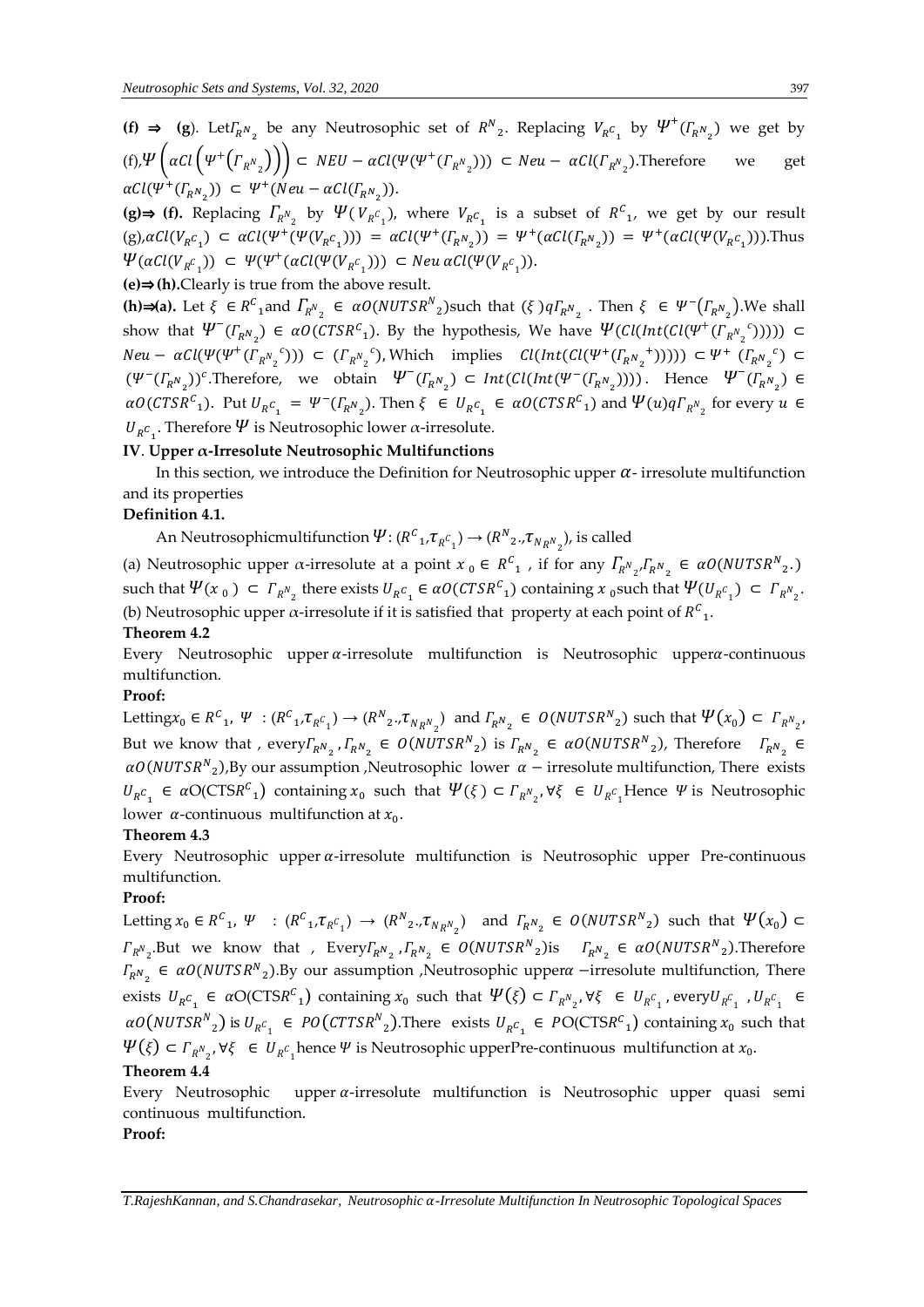Letting  $x_0 \in R^C_1$ ,  $\Psi$  :  $(R^C_1, \tau_{R^C_1}) \to (R^N_2, \tau_{N_R N_2})$  and  $\Gamma_{R^N_2} \in O(NUTSR^N_2)$  such that  $\Psi(x_0) \subset$  $\Gamma_{R^N_{2}}$ , But we know that , Every  $\Gamma_{R^N_{2}}$  ,  $\Gamma_{R^N_{2}} \in O(NUTSR^N_{2})$  is  $\Gamma_{R^N_{2}} \in \alpha O(NUTSR^N_{2})$ ,

Therefore  $N_2$  ∈  $\alpha$ O(NUTSR<sup>N</sup><sub>2</sub>), By our assumption ,Neutrosophic upper a-irresolute multifunction, there exists  $U_{R}c_1 \in aO(CTSR^c_1)$  containing  $x_0$  such that  $\Psi(\xi) \subset \Gamma_{R^N_{2}}$ ,  $\forall \xi \in$  $U_{R^C}$ . Every $U_{R^C}$ ,  $U_{R^C}$   $\in \alpha O(NUTSR^N)_2$  is  $U_{R^C}$   $\in \text{SO}(CTTSR^N)_2$ . Their exists  $U_R$  $c_{1}$   $\in$  $SO(CTSR^c_1)$  containing  $x_0$  such that  $\Psi(\xi) \subset \Gamma_{R^N_2}$ ,  $\forall \xi \in U_{R^c_1}$ Hence  $\Psi$  is Neutrosophic upper quasi semi continuous multifunction at  $x_0$ .

#### **Theorem 4.5**

Let :  $(R^C_1, \tau_{R^C_1}) \to (R^N_2, \tau_{N_R N_2})$ , be an Neutrosophic multifunction and let  $\xi \in R^C_1$ . Then the following statements are equivalent:

(a)  $\psi$  is Neutrosophic Upper  $\alpha$ -irresolute at  $\xi$ .

(b) For each  $\Gamma_{R^N_2} \in aO(NUTSR^N_2)$  with  $(\xi) \subset \Gamma_{R^N_2}$ , Implies  $\xi \in sCl(int(\Psi^-(\Gamma))).$ 

(c) For any  $\xi$ ,  $\xi \in U_{R^C}$   $\in SO(CTSR^C)$  and for any  $\Gamma_{R^N}$   $\in \alpha O(NUTSR^N)_2$  with  $(\xi) \subset \Gamma_{R^N}$ , there exists a nonempty open set  $V_{R}c_1 \subset U_{R}c_1$  such that  $\Psi(V_{R}c_1) \subset \Gamma_{R^N_2}$ .

#### **Proof.**

(a)⇒(b) Let  $\xi$  ∈  $R^C$ <sub>1</sub> and  $\Gamma_{R^N}$ <sub>2</sub> ∈  $\alpha O(NUTSR^N$ <sub>2</sub>) Such that  $\Psi(\xi)$  ⊂  $\Gamma_{R^N}$ <sub>2</sub> Then by our assumption (a), we get there exists  $U_{R}c_1 \in \alpha O(CTSR^c_1)$  such that  $\xi \in U_{R}c_1$  and  $F(U_{R}c_1) \subset \Gamma_{R}N_{2}$ , Thus  $\xi \in$  $U_{R}c_1 \subset \Psi^+(F_{R^N_2})$ . here  $U_{R}c_1 \in \alpha O(CTSR^C_1)$  We know that for any set  $A_{R}c_1$ ,  $A_{R}c_1 \in$  $aO(CTSR^c_1) \Leftrightarrow A_R c_1 \subset sCl(int(A_R c_1))$ . Therefore,  $U_R c_1 \subset sCl(int(U_R c_1))$ . Finally we get  $\xi \in$  $\mathit{sCl}(\mathit{Int}\Psi^+(\Gamma_{R^N_2}))$ .hence(b).

**(b)⇒ (c).** Let  $\Gamma_{R^{N_2}} \in \alpha O(NUTSR^{N_2})$  such that  $\Psi(\xi) \subset \Gamma_{R^{N_2}}$ , then  $\xi \in \mathcal{SU}(Int\Psi^{-}(T_{R^{N_2}}))$ . Let  $U_{R^{C_1}} \in$  $SO(CTSR^c_1)$  and  $\xi \in U_{R^c_1}$ . Then  $U_{R^c_1} \cap Int(\Psi^-(\Gamma_{R^N_2})) \neq \varphi$  and  $U_{R^c_1} \cap Int(\Psi^-(\Gamma_{R^N_2}))$  is semiopen in  $R^c_1$ . Put  $V_{R^c_1} = Int(U_{R^c_1} \cap Int(\Psi^-(\Gamma_{R^N_2}))$ , Then  $V_{R^c_1}$  is an open set of  $R^c_1$ ,  $V_{R^c_1} \subset$  $U_{R}c_{1}$ ,  $V_{R}c_{1} \neq \varphi$  and  $\Psi(V_{R}c_{1}) \subset \Gamma_{R^{N}2}$ ,

**(c) ⇒(a).**Let  $\{U_\xi\}$  be the system of the SO(CTSR<sup>C</sup><sub>1</sub>) containing  $\xi$ . Let  $U_{R}c_1 \in SO(CTSRC_1)$  and  $\xi \in$  $U_{R^C}$  and Let  $\Gamma_{R^N}$   $\in$   $\alpha O(NUTSR^N)_2$  such that  $\Psi(\xi) \subset \Gamma_{R^N}$ , there exists a nonempty open set  $B_U \subset U_{R^C_1}$  Such that  $\Psi(v) \subset \Gamma_{R^N{}_2}$ ,  $\forall v \in B_U$ . Let  $W_{R^C{}_1} = \cup B_U : U_{R^C{}_1} \in \{U_\xi\}$ , then  $W_{R}c_1 \in O(CTSR^C_1)$  and  $\xi \in sCl(W_{R}c_1)$  and  $\Psi(v) \subset \Gamma_{R^N_2}$ ,  $\forall v \in W_{R^C_1}$ . Put  $S_{R}c_1 = W_{R^C_1}$   $\cup$  $\xi$ . Then  $W_{R^c_1} \subset S_{R^c_1} \subset sCl(W_{R^c_1})$ . Thus  $S_{R^c_1} \in \alpha O(CTSR^c_1)$ ,  $\xi \in S_{R^c_1}$  and  $\Psi(v) \subset$  $\Gamma_{R^N_{2}}$ , ∀ $v \in S$ . Hence Ψ is Neutrosophic Upper  $\alpha$ -irresolute at  $\xi$ .

#### **Theorem 4.6**

For an Neutrosophicmultifunction :  $(R^C{}_1, \tau_{R^C{}_1}) \to (R^N{}_2, \tau_{N_R N}^{})$  the following statements are equivalent:

- (a)  $\Psi$  is Neutrosophic upper  $\alpha$ -irresolute.
- (b)  $\Psi^+(I_{R^N_2}) \in \alpha O(CTSR^C_1)$ ,for every Neutrosophic  $\alpha$ -open set  $\Gamma_{R^N_2}$ of  $R^N_2$
- (c)  $\Psi^-(\lambda_{R^N_{2,2}}) \in \alpha C (CTSR^c_{1}),$  for each Neutrosophic  $\alpha$ -closed set  $\lambda_{R^N_{2,2}}$  of  $R^N_{2,2}$

(d) For each point  $\xi \in R^C$  and for each  $\alpha$ -neighborhood  $V_{R^N_{2}}$  of  $\Psi(\xi)$  in  $R^N_{2}$ .  $F^+(V_{R^N_{2}})$  is an α-neighborhood of  $ξ$ .

(e) For each point  $\xi \in R^C_1$  and for each  $\alpha$ -neighborhood  $V_{R^N_2}$  of  $\Psi(\xi)$  in  $R^N_2$ ., there is an  $\alpha$ neighborhood  $U_{R}c_1$  of  $\xi$  such that  $\Psi(U_{R}c_1) \subset V_{R^N_{2}}$ .

(f)  $\alpha Cl(\Psi^-(\lambda_{R^N_2})) \subset \Psi^-(Neu - \alpha Cl(\lambda_{R^N_2}))$  for each Neutrosophic set  $\lambda_{R^N_2}$  of  $R^N_2$ .

(g)  $sInt(Cl(\Psi^-(\lambda_{R^N_2}))) \subset \Psi^-(Neu - \alpha Cl(\lambda_{R^N_2}))$  for any Neutrosophic set  $\lambda$  of  $R^N_2$ .

**Proof.**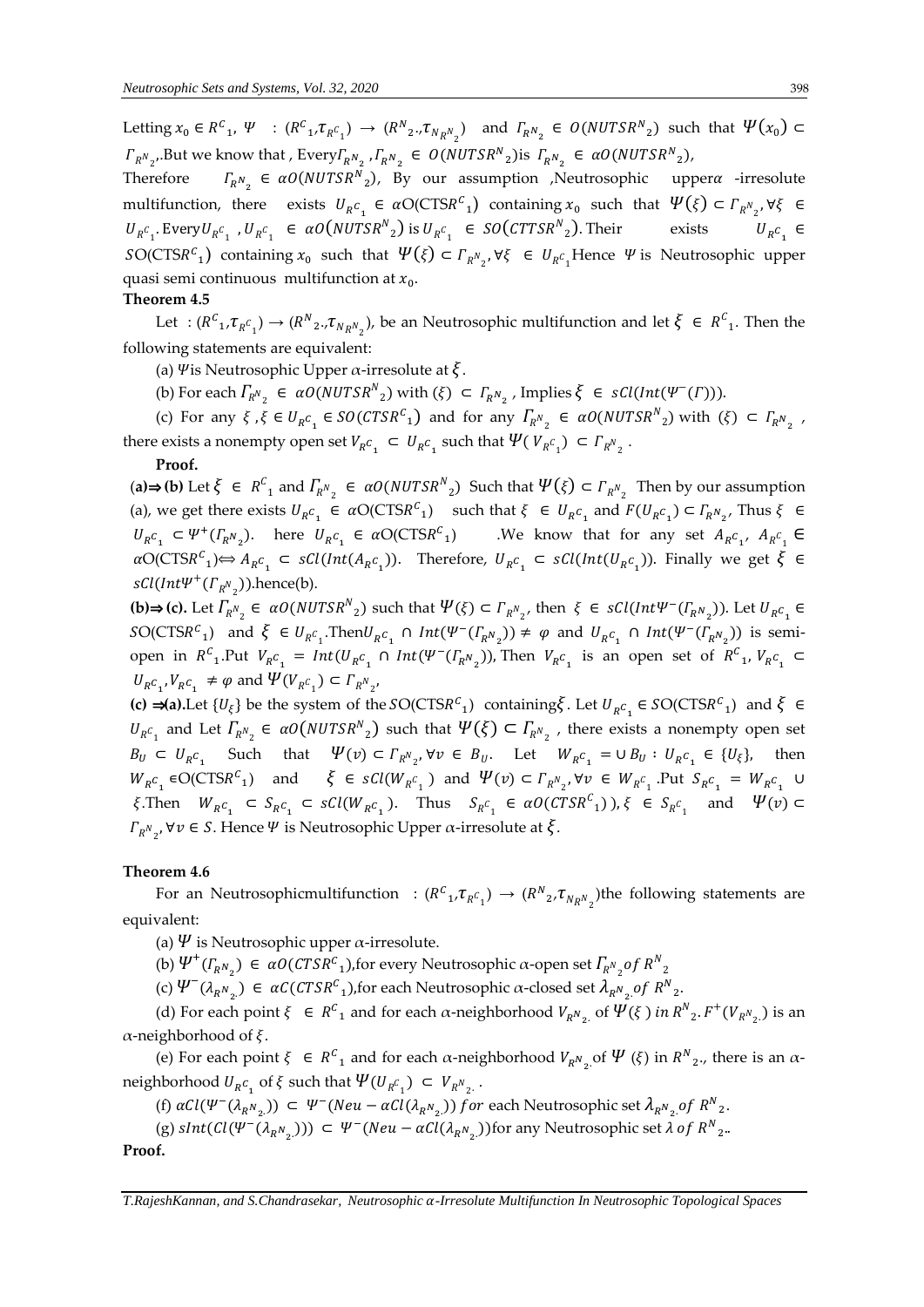(a)⇒ (b). Let  $\Gamma_{R^N{}_2} \epsilon \alpha O(NUTSR^N{}_2)$  and  $\xi \in \Psi^+\big(\Gamma_{R^N{}_2}\big)$ . Applying previous theorem, we get  $\xi \in \Psi^+\big(\Gamma_{R^N{}_2}\big)$  $sCl(int \Psi^+( \Gamma_{R^N_2}))$ .Therefore, we obtain  $\Psi^+( \Gamma_{R^N_2}) \subset \, sCl\left(int \Psi^+ (\Gamma_{R^N_2})\right)$ ., Finally we get  $\, \Psi^+ (\Gamma_{R^N_2}) \, \in$  $\alpha$ O(CTSR<sup>C</sup><sub>1</sub>).

**(b)⇒ (a).** Let  $\xi$ be arbitrarily point in  $R^c$ <sub>1</sub> and  $\Gamma_{R^N}$ <sub> $\epsilon$ </sub> $\alpha O(NUTSR^N$ <sub>2</sub>.) such that  $\Psi(\xi) \subset \Gamma_{R^N}$ <sub>2</sub>so ∈  $\Psi^+(I_{R^N_2})$  . By hypothesis  $\Psi^+(I_{R^N_2}) \in \alpha O(CTSR^C_1)$ , we get  $\xi \in \Psi^+(I_{R^N_2}) \subset \mathcal{SU}(Int(\Psi^+(I_{R^N_2})))$ and hence F is Neutrosophic upper  $\alpha$ -irresolute at  $\xi$ . As  $\xi$  is arbitrarily chosen,  $\Psi$  is Neutrosophic upper α-irresolute.

**(b)⇒(c).** This implies easily get from that  $\left[\Psi^{-}\left(\varGamma_{_{R}N_{_{2}}}\right)\right]^{c} = \left[\Psi^{+}\left(\varGamma_{_{R}N_{_{2}}}\right)^{c}\right]$ .where  $\varGamma_{_{R}N_{_{2}}\epsilon\alpha}O(NUTSY)$ **(c)⇒ (f)**.Let  $\lambda_{R^N_2}$   $\in \alpha O(NUTSR^N_2)$ . Then by our assumption (c),  $\Psi^-(Neu - \alpha Cl(\lambda_{R^N_2}))$  is an αclosed set in  $R_{1}^{c}$ . We have  $\Psi^{-}(Neu - \alpha Cl(\lambda_{R_{1}^{N}})) \supset \text{slnt}(Cl(\Psi^{-}(Neu - Cl(\lambda_{R_{2}^{N}}))) \supset$  $sInt(Cl(\Psi^-(\lambda_{R^N_2}))) \supset \Psi^-(\lambda) \cup shnt(Cl(\Psi^-(\lambda_{R^N_2}))) \supset \alpha Cl(\Psi^-(\lambda_{R^N_2}))$ . Hence the result. **(f)⇒(g).Let**  $\lambda_{R_{\lambda_{2}}}\epsilon \alpha O(NUTSR_{\lambda_{2}})$ , we have  $\alpha Cl(\Psi^{-}(\lambda_{R_{\lambda_{2}}})) = \Psi^{-}(\lambda_{R_{\lambda_{2}}}) \cup \text{sInt}(Cl(\Psi^{-}(\lambda_{R_{\lambda_{2}}})) ) \subset$  $\Psi^-(Neu - \alpha Cl(\lambda_{R^N_{2}}))$ . Hence (g).

**(g)⇒(c).**Let  $\lambda_{R^N_2}$ .  $^{\mathcal{C}}$ e a $\mathcal{C}(NUTSR^N_{2^{\text{c}}}.)$ Then by (g) we have,

 $\mathcal{L}_{S}(\mathcal{L}_{I}(\Psi^{-1}(\lambda_{R^{N_{2}}})^{\mathbb{C}}))\subset \Psi^{-1}(\lambda_{R^{N_{2}}})^{\mathbb{C}}\cup\mathcal{L}_{S}(\Psi^{-1}(\lambda_{R^{N_{2}}})^{\mathbb{C}}))\subset \Psi^{-1}(\alpha\mathcal{L}_{I}(\lambda_{R^{N_{2}}})^{\mathbb{C}}\subset \Psi^{-1}(\lambda_{R^{N_{2}}})^{\mathbb{C}}\subset \mathcal{L}_{S}(\mathcal{L}_{S}(\mathcal{L}_{R^{N_{2}}})^{\mathbb{C}}\subset \mathcal{L}_{S}(\mathcal{L}_{S}(\mathcal{L}_{R^{N_{$ Hence By our result,  $\Psi^{-}(\lambda_{R_{\alpha_{2}}}^{C}) \in \alpha C (CTSR_{1}^{C})$ .

**(b)⇒(d)**.Let  $\xi \in R^C$  and  $V_{R^N}$  be an  $\alpha$ -neighborhood of  $\Psi(\xi)$  in  $R^N$ <sub>2</sub>. Then there is an  $\lambda_{R_{2}}$   $\epsilon \alpha O(NUTSR_{2}^N)$  such that  $\Psi(\xi) \subset \lambda_{R_{2}^N} \subset V_{R_{2}^N}$ . Hence,  $\xi \in \Psi^+(\lambda_{R_{2}^N}) \subset \Psi^+(V_{R_{2}^N})$ . Now by hypothesis  $\Psi^+(\lambda_{R^N_2}) \in a\mathcal{O}(CTSR^C_1)$ , and Thus  $\Psi^+(V_{R^N_2})$  is an  $\alpha$ -neighborhood of  $\xi$ .

**(d)⇒(e).** Let  $\xi \in R^C$ <sub>1</sub> and  $V_{R^N_2}$  be an  $\alpha$ -neighborhood of  $\Psi(\xi)$  in  $R^N{}_2$ . Put  $U_{R^C_1} = \Psi^+(V_{R^N_2})$ . Then  $U_{R}c_{1}$  is an α-neighborhood of ξ and  $\Psi$ (U) ⊂  $V_{R}N_{2}$ .

**(e)⇒(a).**Let  $\xi \in R^C$ <sub>1</sub> and  $V_{R^N}$  be an Neutrosophic set in  $R^N$ <sub>2</sub> such that  $\Psi(\xi) \subset V_{R^N}$ <sub>2</sub>.  $V_{R^N}$ <sub>2</sub> being an Neutrosophic α-open set in  $R^N$ <sub>2</sub>., is an α-neighborhood of  $\Psi(\xi)$  and according to the hypothesis there is an  $\alpha$ -neighborhood  $U_{R}c_1$  of  $\xi$  such that  $\Psi(U_{R}c_1) \subset V_{R^N{}_2}$ . Therefore  $V_{R^N{}_2} \in \alpha O(CTSR^C{}_1)$ such that  $\xi \in A_{R^C_1} \subset U_{R^C_1}$  and hence  $\Psi(A) \subset \Psi(U_{R^C_1}) \subset V_{R^N_2}$ . Hence  $\Psi$  is Neutrosophic upper  $\alpha$ -irresolute at  $\xi$ .

#### **References**

- 1. K. Atanassov, Intuitionistic fuzzy sets, Fuzzy Sets and Systems 20(1986),87-94.
- 2. I. Arokiarani, R. Dhavaseelan, S. Jafari, M. Parimala,On Some New Notions and Functions in Neutrosophic Topological Spaces,Neutrosophic Sets and Systems, Vol. 16, 2017,(16-19)
- 3. C.L. Chang, Fuzzy Topological Spaces, J. Math. Anal.Appl.24 (1968), 182-190.
- 4. .Dogan Coker, An introduction to Intuitionistic fuzzy topological spaces, Fuzzy Sets and Systems,88(1997), 81-89
- 5. R .Dhavaseelan and S.Jafari, Generalized Neutrosophic closed sets, New trends in Neutrosophic theory and applications Volume II- 261-273,(2018)
- 6. R .Dhavaseelan and S.Jafari, Neutrosophic semi continuous multifunction , New trends in Neutrosophic theory and applications Volume II- 345-354,(2017)
- 7. FlorentinSmarandache , Neutrosophic and NeutrosophicLogic,FirstInternational Confer On Neutrosophic ,Neutrosophic Logic, Set, Probability and Statistics University of New Mexico, Gallup, NM 87301, USA (2002), smarand@unm.edu
- 8. FloretinSmaradache, Neutrosophic Set: A Generalization of Intuitionistic Fuzzy set, Journal of Defense Resourses Management. 1(2010), 107-114.
- 9. P.Iswarya and Dr.K.Bageerathi, On Neutrosophic semi-open sets in Neutrosophic Topological spaces, International Journal of Mathematics Trends and Technology (IJMTT), Vol37, No.3, (2016), 24-33.